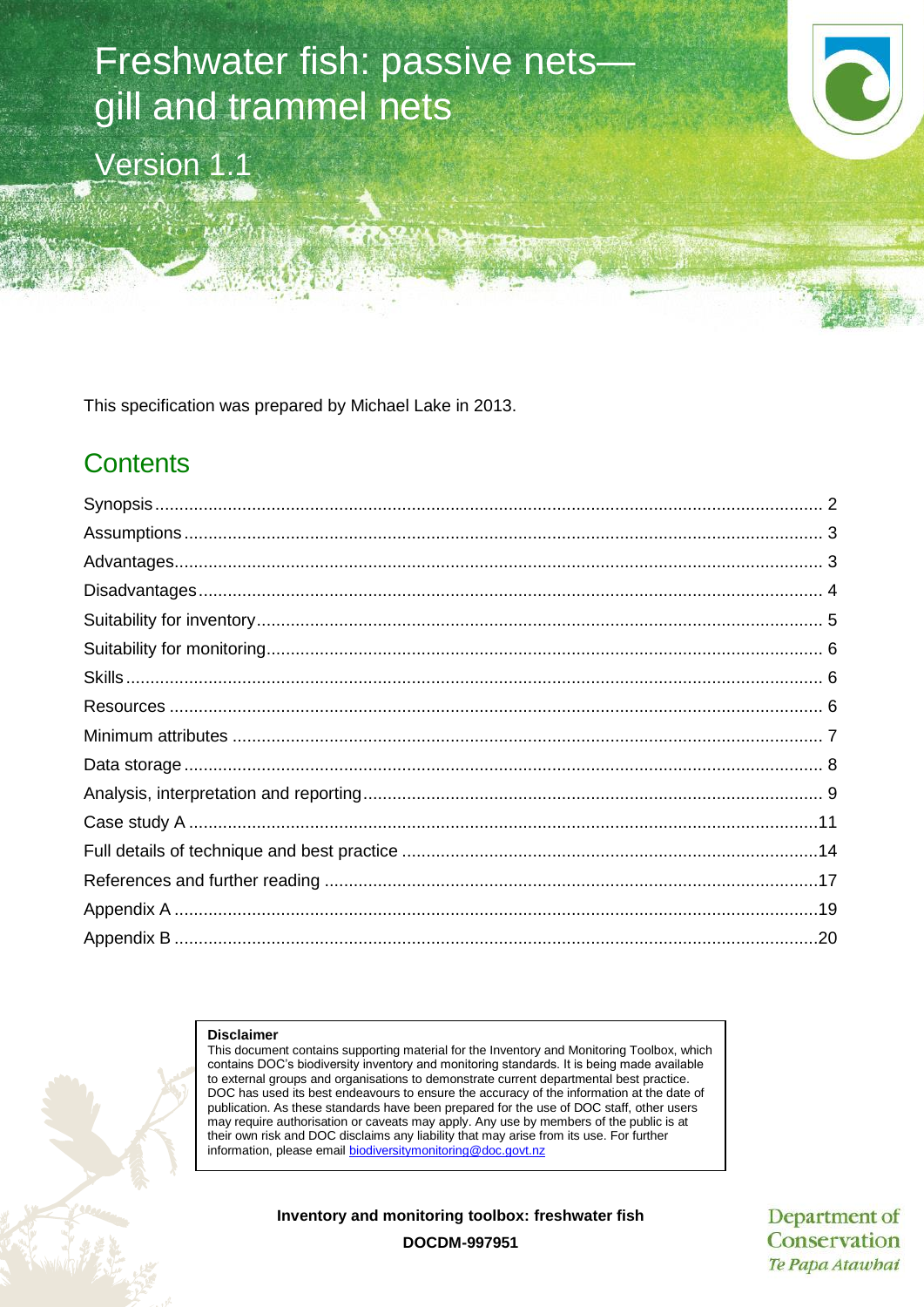# <span id="page-1-0"></span>**Synopsis**

In this method gill netting refers to the passive deployment of nets to intercept, capture and hold freshwater fish. Gill nets typically consist of a single sheet of net material deployed vertically in the water column and anchored at each end. Gill nets are designed to capture fish by allowing them to either wedge or 'gill' themselves in the mesh opening or entangle themselves in the mesh material (Hubert 1996).

Trammel nets consist of three layers of netting, with a finer mesh net sandwiched between two layers of coarser mesh net. Trammel nets work slightly differently from gill nets in that they are designed to capture and hold fish in pockets that form when the fish push a section of fine netting through an opening in the coarse netting mesh. Fish mortality tends to be less for fish caught in trammel nets compared with those caught in gill nets (Hubert 1996). Trammel nets are also thought to be more effective at capturing cautious species such as koi carp (*Cyprinus carpio*). For the purposes of readability in this method trammel netting will be considered a form of gill netting.

Mortality rates for fish captured using gill nets are normally very high but gill nets are one of the best methods for catching mobile fish species in deep open-water habitats. It is therefore envisaged that the most likely application of the gill net method by DOC will be for use in pest fish surveys and monitoring. It will not normally be used for native fish inventory and monitoring.

The capture efficiency of gill nets is strongly influenced by the characteristics of the net used, such as mesh size, mesh material and filament diameter. The type of nets used in a survey should be selected based on the survey objectives; there is no standard gill net type used in New Zealand freshwaters. Standardisation of sampling gear within a survey or monitoring programme is particularly important for obtaining relative abundance data that can be compared spatially and temporally.

Data collected using gill nets can be used to estimate taxa richness or presence/absence of fish species from a location as part of inventory type surveys. Gill netting tends to have strong species and fish size biases and so should be used in combination with other sampling methods when conducting inventory surveys. The species and habitat decision trees in the 'Introduction to monitoring freshwater fish' (docdm-1008026) should be used to identify whether gill netting is the appropriate method for sampling your species or communities of interest.

Gill nets can also be used to collect relative abundance data based on calculations of catch per unit effort (CPUE). Gill net CPUE, as with other passive netting methods, is usually expressed as number of fish caught per net per unit of time (e.g. hours or nights). The accuracy of CPUE as an index of abundance is primarily determined by whether catch efficiency, or 'catchability', remains constant and unaffected by other factors (Hubert & Fabrizio 2007). Unvarying catch efficiency is one of the key assumptions made when assessing differences in relative abundance. In reality, however, a wide range of factors can influence catch efficiency when using gill nets. It is important to take a cautious approach and consider potential differences in catch efficiency when comparing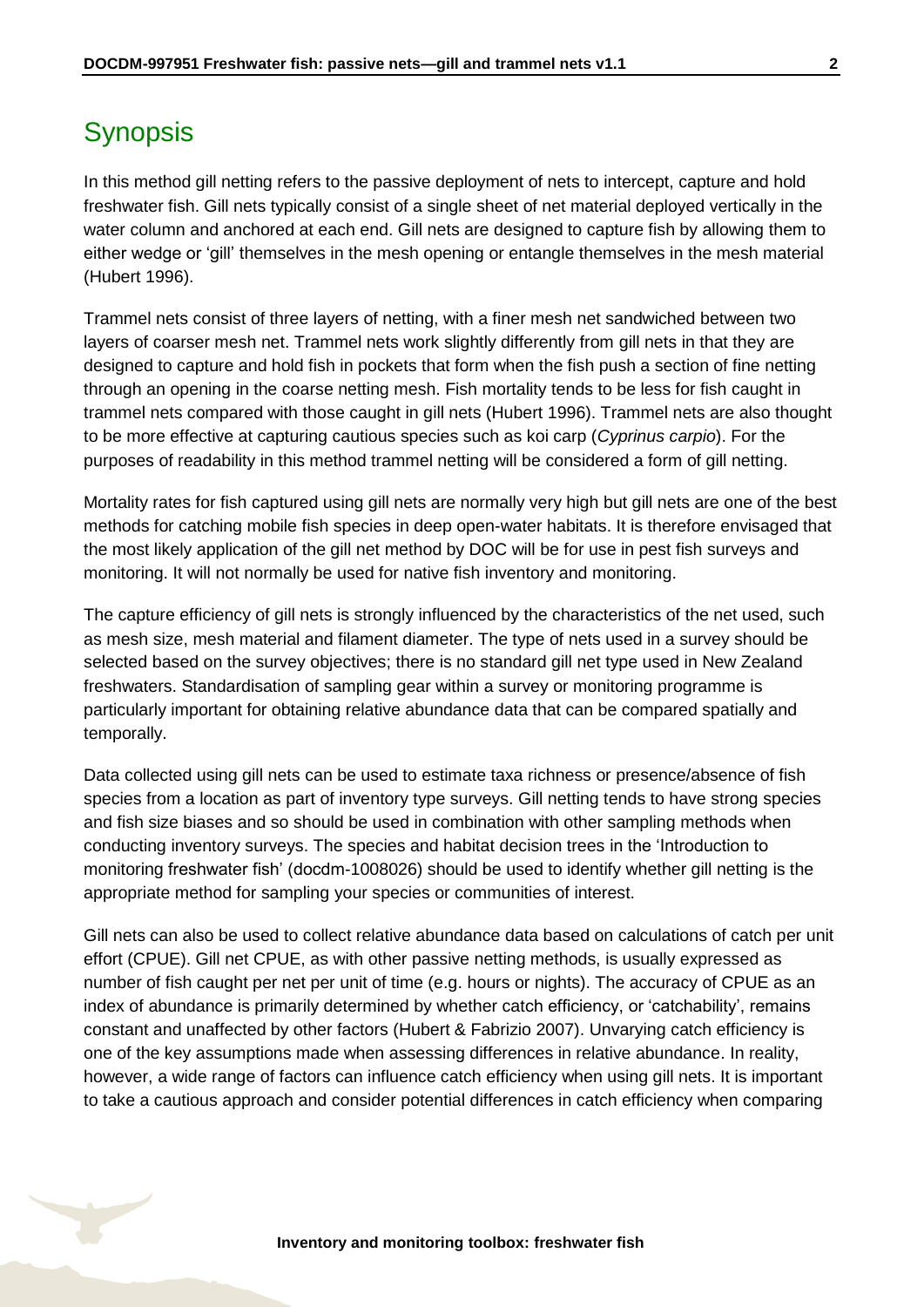relative abundance data over time and space. Standardising net types and sampling protocols is critical for obtaining reliable relative abundance data (Hubert 1996).

# <span id="page-2-0"></span>**Assumptions**

Where the data are used to determine presence/absence:

- *Methodology is standardised to account for variation in detection probability.* It is important to use a consistent and legitimate spatial sampling framework. That is, that the number of nets used is large enough to capture the range of fish that are present in the area that is represented by the sample.
- *Species of interest are truly absent from the sample area when none are detected*. This assumption will be violated when species are present but are inactive or occur at densities that are undetectable by gill netting methods. For example, many introduced cyprinids are known to be much less active at lower water temperatures and are less likely to encounter and therefore be captured by gill nets. Similarly, at very low densities fish may fail to encounter any gill nets during the sampling period and therefore evade capture and detection. Because gill nets are species-selective, only those species known to be susceptible to capture should be considered as being sampled using gill nets.

Where the data are used to compare relative abundances:

- *The relationship between number of individuals collected (index) and number of individuals present (abundance) is linear*. This is unlikely to be the case in many instances with passive netting techniques because of their dependence on fish behaviour, which can be highly variable, and the effects of gear saturation (Hubert & Fabrizio 2007). Non-linear and even inverse relationships have been found for fish density and CPUE using gill nets (Borgstrøm 1992; Linløkken & Haugen 2006).
- *Capture efficiency is independent of environmental conditions, operator proficiency, and fish species and population structure*. These assumptions should be carefully considered when making temporal or spatial comparisons in relative abundance using CPUE data, as many of these factors are known to strongly influence catch efficiency. It is recommended that the reader refer to Hubert & Fabrizio (2007) for a full description of the assumptions inherent in CPUE data.
- *There is no movement into or out of the sample area during sampling (i.e. the population is demographically closed)*. This assumption is less likely to hold if the sampling period is extended, or if the area of the body of water being sampled greatly exceeds the area in which nets are deployed. This particularly applies to highly mobile species, which are often targeted by this sampling method.

### <span id="page-2-1"></span>Advantages

Gill and trammel nets:

 Are one of the best methods for sampling medium- to large-bodied fish species in deep openwater habitats.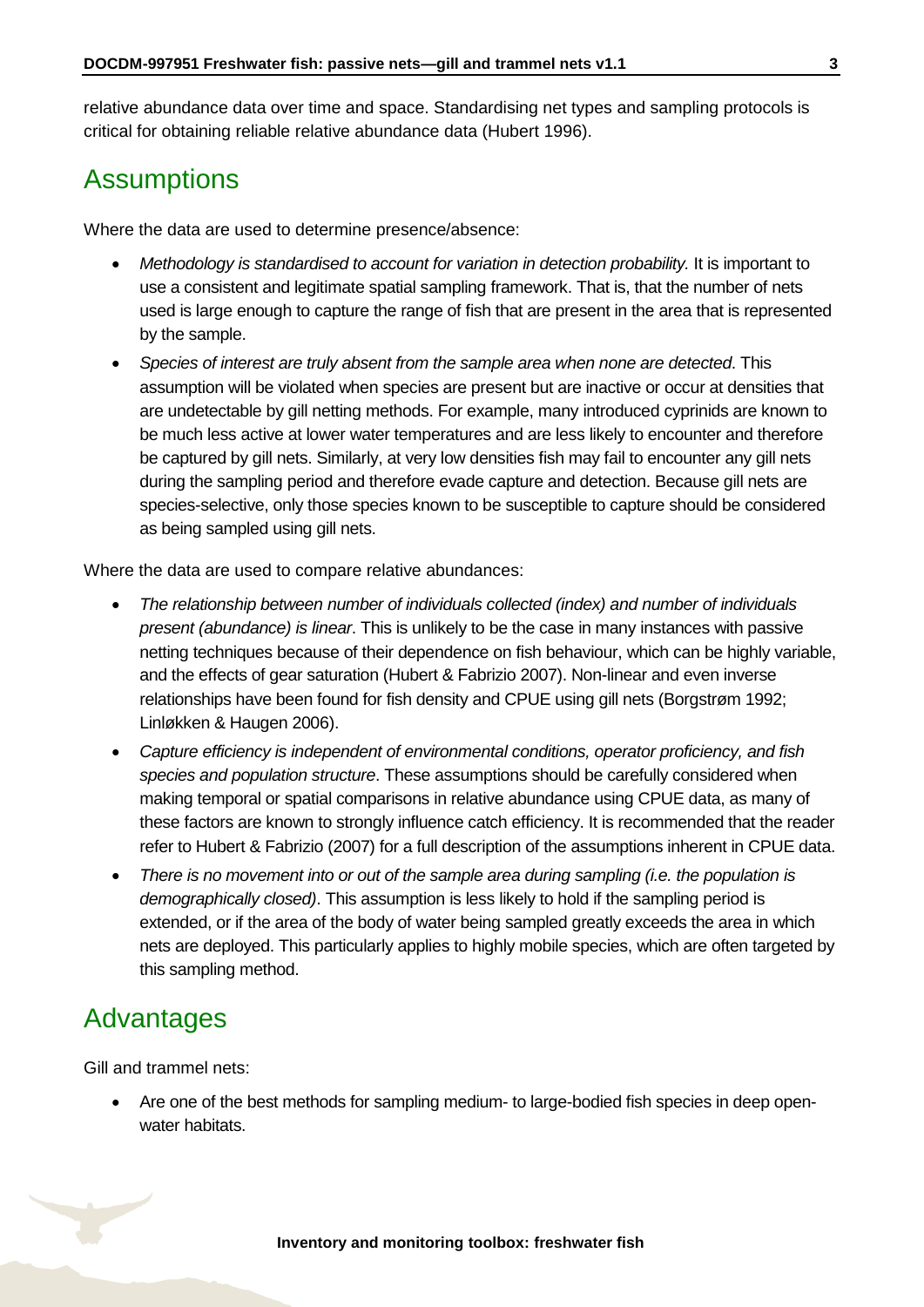- Can be set at different depths to sample fish from different depths in the water column. This is advantageous in deep lakes especially where thermoclines may restrict fish distribution (e.g. trout during summer conditions).
- Can be set over a wide range of substrate types. However, capture efficiency will be reduced when set over very uneven or steeply sloping substrates (Portt et al*.* 2006).

Advantages of passive netting in general:

- Sampling is relatively unaffected by turbidity or electrical conductivity which can limit the use of methods like spotlighting or electrofishing.
- Samples are taken continuously over a long time period. This has the advantage of dampening the effects of any diurnal variations in fish behaviour (Hayes 1989).
- It allows sampling in habitats that are not wadeable because water depth or sediment depth is too great.
- Does not require a high level of technical expertise or specialist training (although the experience of field staff will influence catch efficiency).
- It causes less disturbance in shallow habitats than some active methods, such as seining or electrofishing.

### <span id="page-3-0"></span>**Disadvantages**

Disadvantages of gill and trammel netting:

- They are strongly species selective. Gill nets are most effective on medium- to large-bodied fish species and generally not considered as effective on small fish (Hayes 1989; Hubert 1996). Gill nets are not recommended for sampling fish less than about 150 mm in length although this will vary depending on the girth of target fish, with wider fish easier to catch. Eels are rarely captured in gill nets.
- There are strong biases for fish length (Hubert 1996; Portt et al. 2006). This bias is dependent on the mesh size being used and the girth and therefore length of fish being sampled. Even if standardised mesh sizes are used in a study, catch efficiency may vary with fish condition or gravidity (Portt et al. 2006). Trammel nets are considered less size selective (Hubert 1996). Gill nets are therefore not recommended for collecting data on population structure in situations where other methods can be used instead.
- Catch efficiency decreases as more fish become captured and nets become saturated. This can result in the violation of the assumption that there is a positive linear relationship between density and CPUE (see ['Assumptions'](#page-2-0) section).
- Catch efficiency can be affected by net length (Minns & Hurley 1988 in Portt et al. 2006). A 50-m net may not be as effective as two 25-m nets.
- Catch efficiency can be affected by visibility of nets underwater (Portt et al. 2006).
- There is a very high rate of mortality and injury for fish caught in gill nets. This varies depending on species but can approach 100%. Rates of mortality and injury are less when using trammel nets (Hubert 1996). Eel predation can also be a significant issue by consuming and/or injuring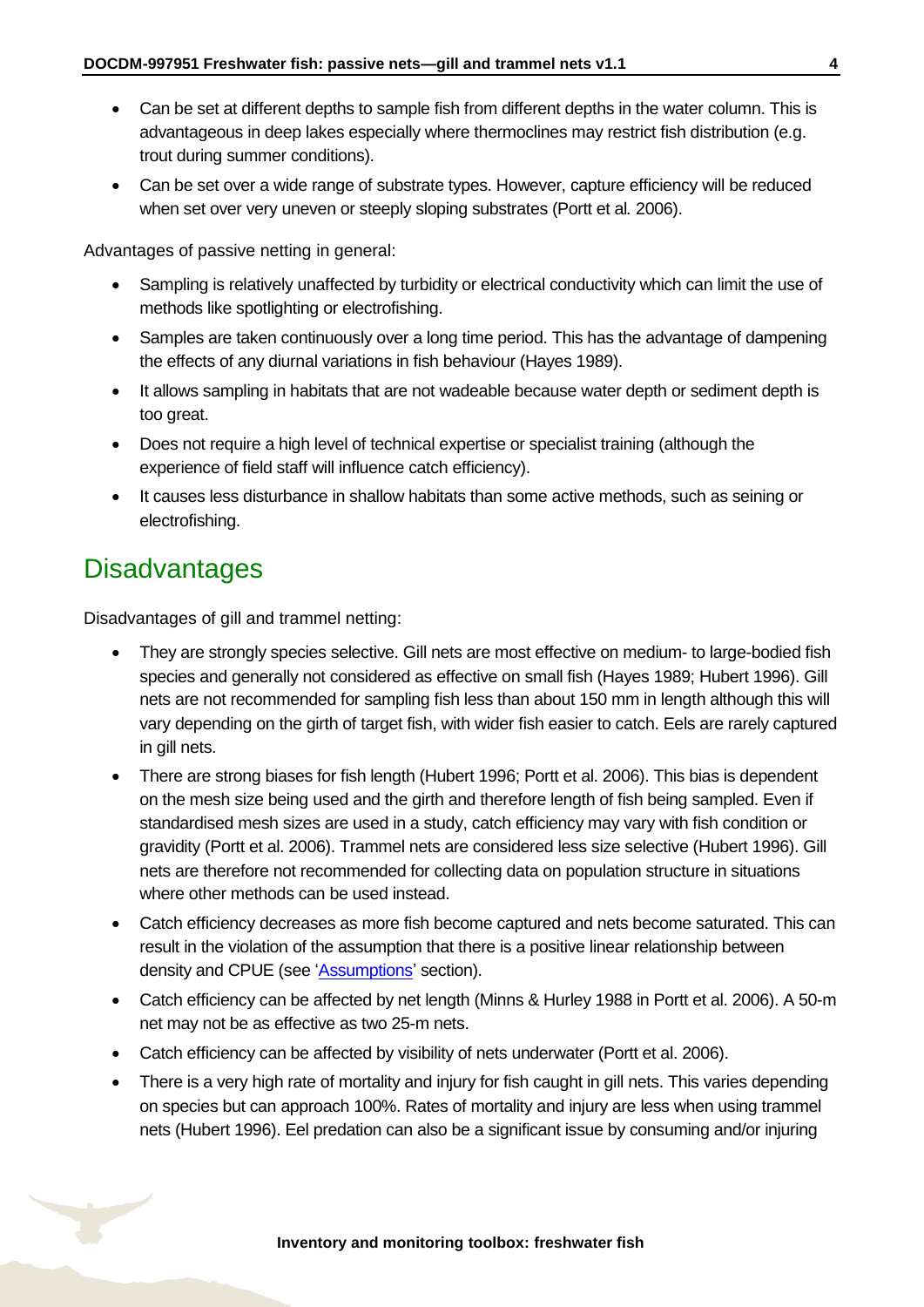other fish caught in the nets. This may influence recorded catch rates and prevent the collection of accurate length and weight data and tissue samples. Mortality, injury and eel predation rates can be reduced if gill nets are set for very short periods of time and care is taken with handling animals. Eel predation can also be reduced by avoiding the setting of gill nets overnight, using nets with separation grills or deploying light sticks at the mouth of the net.

- The inadvertent capture of water birds can also be an issue. If the birds are captured at the surface they may be able to survive but diving species are often drowned. Shags, dabchicks and scaup are birds known to have been caught in gill nets in New Zealand.
- They are difficult to set effectively in flowing habitats because of their propensity to clog up with debris, which can result in the loss or damage of nets and reduced capture efficiency. If set in streams they should be set parallel to any flow. Gill nets are not frequently used as a method for sampling wadeable habitats in New Zealand (Joy et al. 2013).
- While gill nets are used to sample large rivers overseas their use in New Zealand rivers has been limited.
- They are more difficult to set amongst complex habitat (e.g. dense weed beds or coarse woody debris) compared with other passive netting methods such as minnow traps. This can be overcome to an extent by setting nets adjacent to complex habitat and relying on resident fish to move out at some point during the sampling period. Many fish species will move out of complex habitat and into open water at night when the risk of predation is less. Eel predation on fish caught in nets at night may then become an issue, however.

Disadvantages of passive netting in general:

- There is a very high rate of mortality and injury for fish caught in gill nets.
- It provides a less accurately defined unit of effort compared with active techniques because no spatial measure is included (Hayes, Ferreri & Taylor 1996).
- It is biased towards more active fish species. The more active a fish is the more likely it is to encounter the net.
- Catch rates and taxa richness can vary with time of day depending on diurnal patterns of fish behaviour (Portt et al. 2006) and eel predation. This can be overcome by setting gear over a 24 hr period.
- It requires a return trip to retrieve gear, which may increase the level of resources required to collect data, particularly for remote sites.

# <span id="page-4-0"></span>Suitability for inventory

It is appropriate to use this method in the following situations for inventory:

- Where other less destructive sampling techniques cannot be used or when target organism mortality is of low concern (e.g. pest fish surveys).
- When combined with other sampling methods to target large-bodied pelagic species that may be present within the fish community. Gill netting is too species-selective to be used as an inventory tool on its own.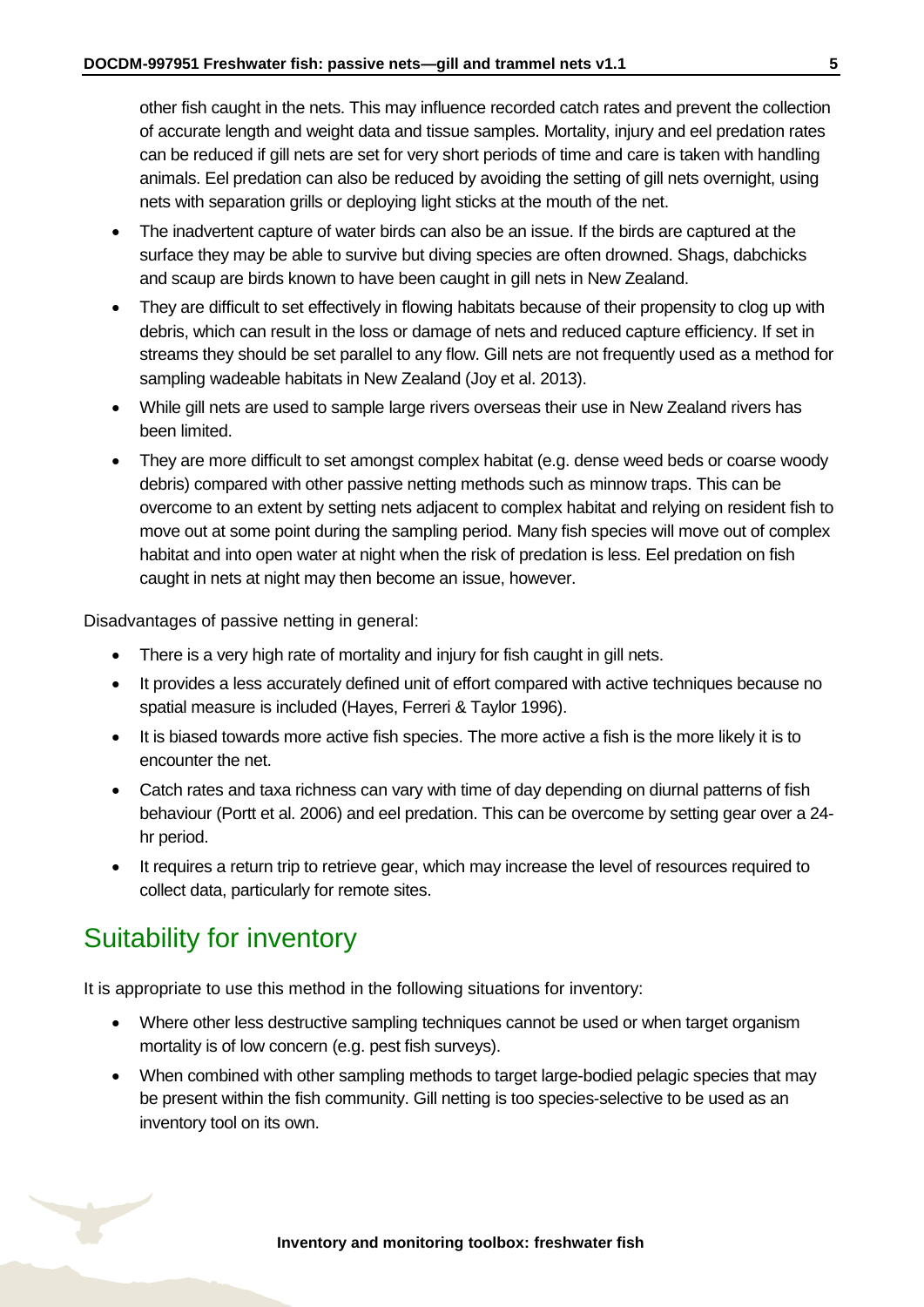# <span id="page-5-0"></span>Suitability for monitoring

It is appropriate to use this method in the following situations for monitoring:

- Where other less destructive sampling techniques cannot be used or when target organism mortality is of low concern (e.g. pest fish surveys).
- Where the target species are susceptible to capture using gill nets. This would typically restrict the use of gill nets to medium- to large-bodied species in relatively deep, open water habitats.

### <span id="page-5-1"></span>**Skills**

Field operations:

- The setting of gill nets does not require any specialist skills or training; however, it is highly recommended that at least one team member has some prior experience with setting gill nets. In most instances a boat will be required to set gill nets. Appropriate training and certification in the operation of boats will therefore be required (refer to the standard operating procedure: 'Boat competency SOP'—docdm-346005).
- The survey team should contain at least one person able to identify freshwater fish to species level and who has experience in handling fish to minimise any unnecessary injury or mortality.

Design and analysis:

- Staff involved in the development of survey programmes should be familiar with basic principles of good sampling design. 'A guideline to monitoring populations' (docdm-870579) will assist with understanding these principles. It is important that input from statisticians is obtained during both the design and analysis stages to ensure that the data collected are scientifically robust. Good statistical design is especially critical when developing monitoring programmes as they tend to be complex and have high ongoing running costs. It is much harder to improve design after data collection has started or been underway for some time than it is to put time into the initial planning. Putting effort into designing a programme well at the outset ensures that the running costs are justified and will result in useful information that meets the monitoring objectives.
- The ability to use a spreadsheet software package such as Microsoft Excel is a minimum skill required for data entry, data checking and analyses. The ability to use statistical software packages is desirable but not mandatory provided support from statisticians is available. Staff involved in data analysis must be conscious of the underlying assumptions of gill netting when undertaking their analyses and cautious of the level of inference derived from any results.

### <span id="page-5-2"></span>**Resources**

- Survey team. A minimum of two team members will be required to safely set gill nets. In some instances it will be advisable to have larger teams, particularly if large numbers of fish are caught. Larger teams can speed up the clearing of nets and processing of fish.
- Gill nets.
- Personal flotation devices and any other boat safety equipment if a boat is being used.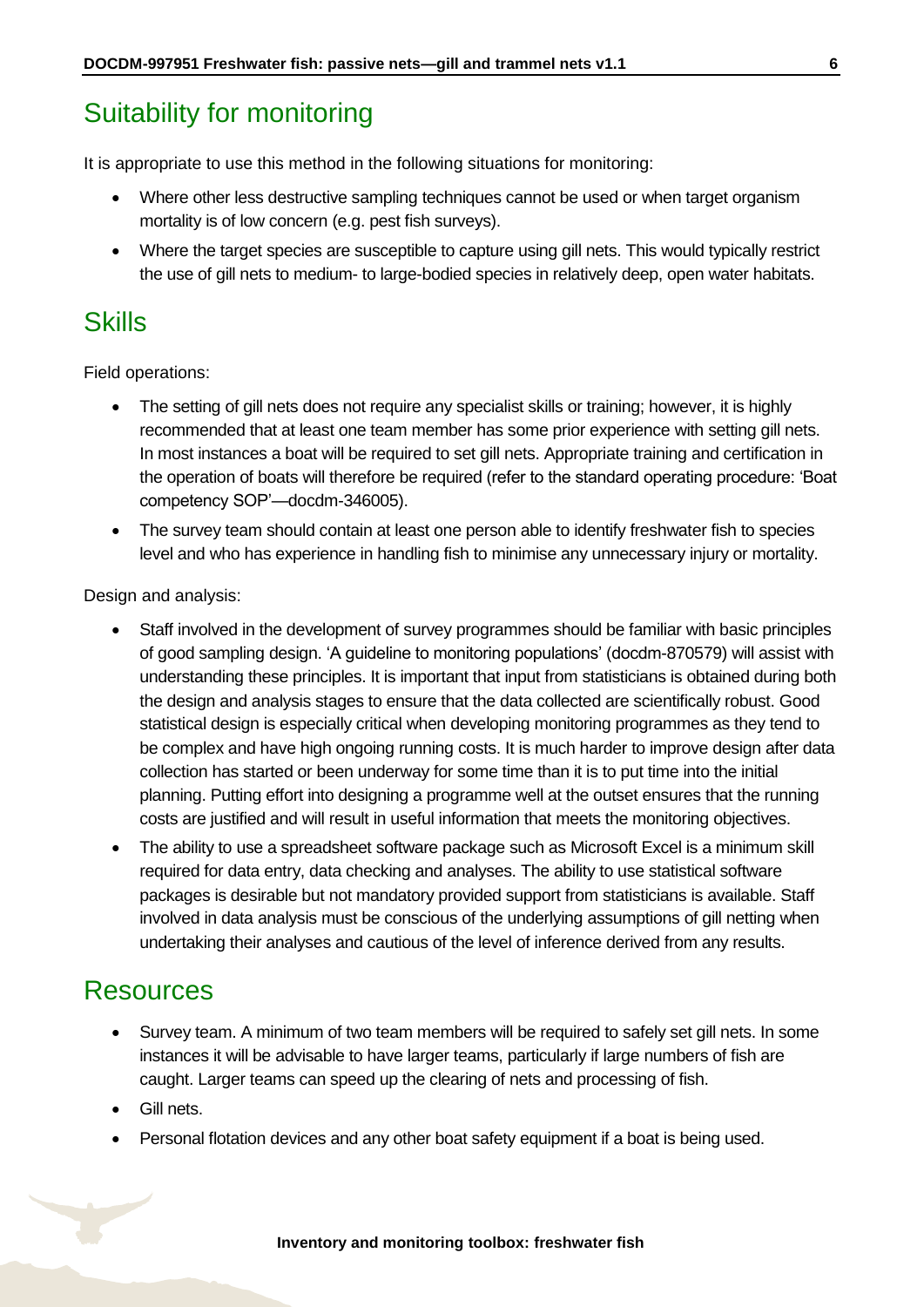- Dive knife or similar to cut nets and/or ropes in any emergency.
- Anchor weights, anchor ropes and floats. Long poles may be used as an alternative to anchors if nets are being set in shallow water.
- Clips, for quickly attaching and detaching anchors and floats.
- Fish bins. At least two bins are needed, one for deploying/retrieving nets and one for holding captured fish for processing.
- Net bags for storing nets.
- Aerator if captured fish are to be kept alive for long periods.
- Measuring board (if fish are to be measured).
- Voucher jars for fish samples / fin clips filled with 70% ethanol.
- GPS unit.
- Water quality field meter(s). As a minimum, water temperature should be recorded but dissolved oxygen is also a useful parameter to measure.
- Rain-proof data sheets with clipboard and pencils, including New Zealand Freshwater Fish Database forms.
- Freshwater fish identification book, e.g. *The Reed Field Guide to New Zealand Freshwater Fishes* (McDowall 2000).

### <span id="page-6-0"></span>Minimum attributes

Consistent measurement and recording of these attributes is critical for the implementation of the method. Other attributes may be optional depending on the objective. For more information refer to ['Full details of technique and best practice'.](#page-13-0)

DOC staff must complete a 'Standard inventory and monitoring project plan' (docdm-146272).

The minimum requirements for a fish survey will largely be determined by the objectives of the study or monitoring programme. Careful consideration of these objectives should be made prior to collecting data. However, for any study the following minimum attributes should be recorded:

- The name of the observers who collected the data.
- The date and time of sampling (including time set and time retrieved).
- The location of each net set using a GPS.
- Net length and depth.
- Depth of water the net was set at.
- Mesh size(s) of net.
- Mesh material and filament diameter.
- All fish collected should be identified to species level. If this cannot be done in the field then a voucher sample may be collected and preserved, or a series of detailed photographs taken for further assessment by a qualified expert. A fin clip preserved in ethanol may be taken for mitochondrial analysis.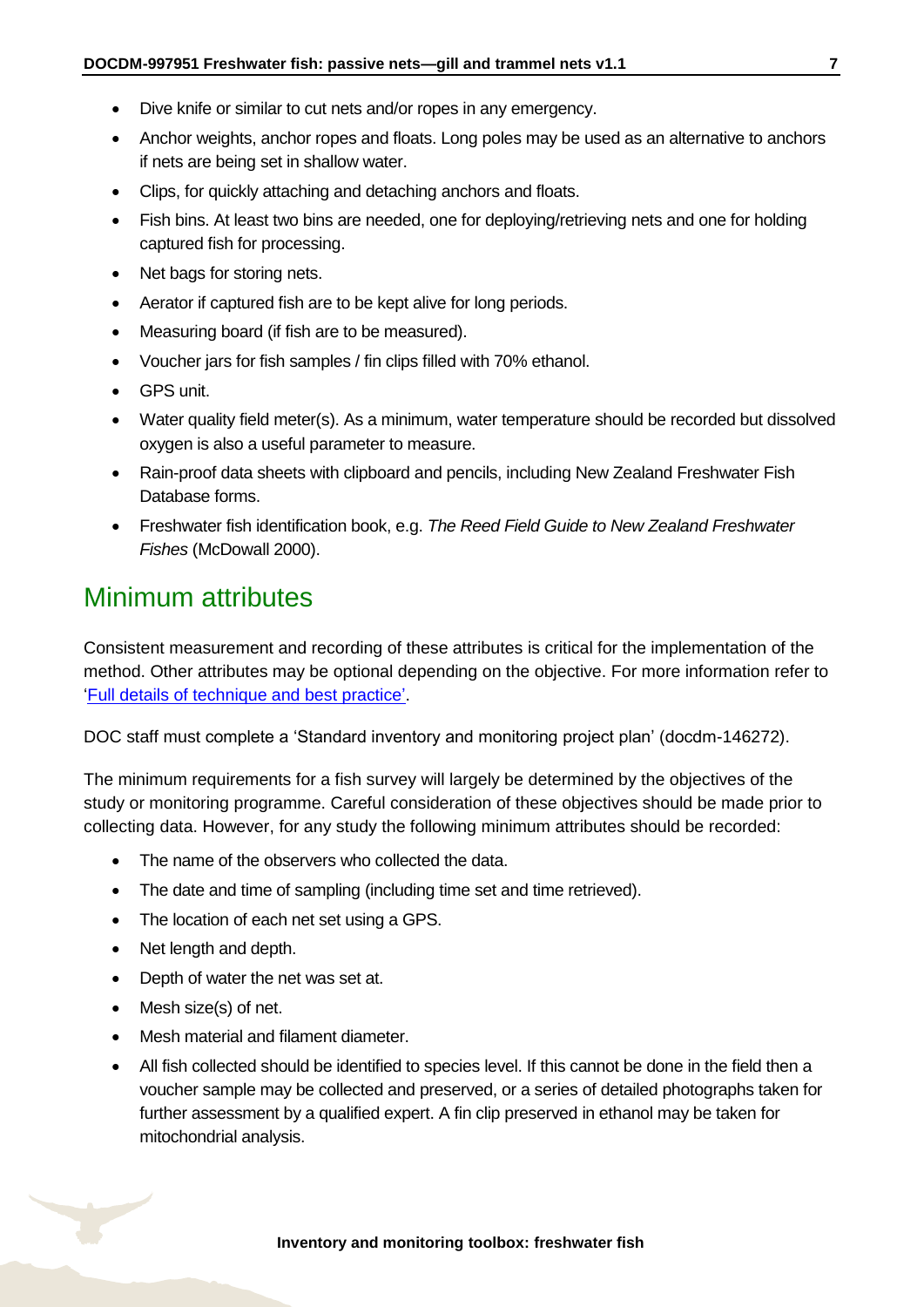• The number of each fish species captured.

Measurement of fish length is optional depending on whether information about population structure is part of the survey objectives. As discussed under ['Disadvantages'](#page-3-0) gill nets are known to be highly selective for fish lengths depending on the mesh size used.

It is important to collect habitat data to describe factors that may influence catch efficiency and therefore the key underlying assumptions of the method. Habitat data is also useful when it comes time to analyse data as many habitat variables will help explain why certain results were observed. The minimum habitat variables that need to be recorded are:

- Water depth
- Water temperature
- Water visibility—visual estimates (e.g. good, average or poor) as a minimum but preferably some form of measurement (e.g. Secchi depth)
- Habitat description, including presence of any macrophytes or other structure and type of substrate.

### <span id="page-7-0"></span>Data storage

Data should be recorded on rain-proof field data sheets to ensure that they remain intact and legible. Forward copies of completed survey sheets to the survey administrator, or enter data into an appropriate spreadsheet as soon as possible. Collate, consolidate and securely store survey information as soon as possible, and preferably immediately on return from the field. The key steps here are data entry, storage and maintenance for later analysis, followed by copying and data backup for security.

Summarise the results in a spreadsheet or equivalent. Arrange data as 'column variables'—i.e. arrange data from each field on the data sheet (date, time, location, net type, number caught, identity, etc.) in columns, with each row representing the occasion on which a given survey site was sampled. An example of a data entry template for fish data collected using passive netting methods is provided in ['Appendix B'](#page-18-1).

If data storage is designed well at the outset, it will make the job of analysis and interpretation much easier. Before storing data, check for missing information and errors, and ensure metadata are recorded.

Summaries of all fish survey data should also be entered into the New Zealand Freshwater Fish Database (NZFFD) administered by the National Institute of Water and Atmospheric Research (NIWA). The NZFFD is an important national repository for presence/absence data and represents a valuable resource for a range of different applications including research, impact assessments and threatened species monitoring. As a minimum, site location, fishing method and species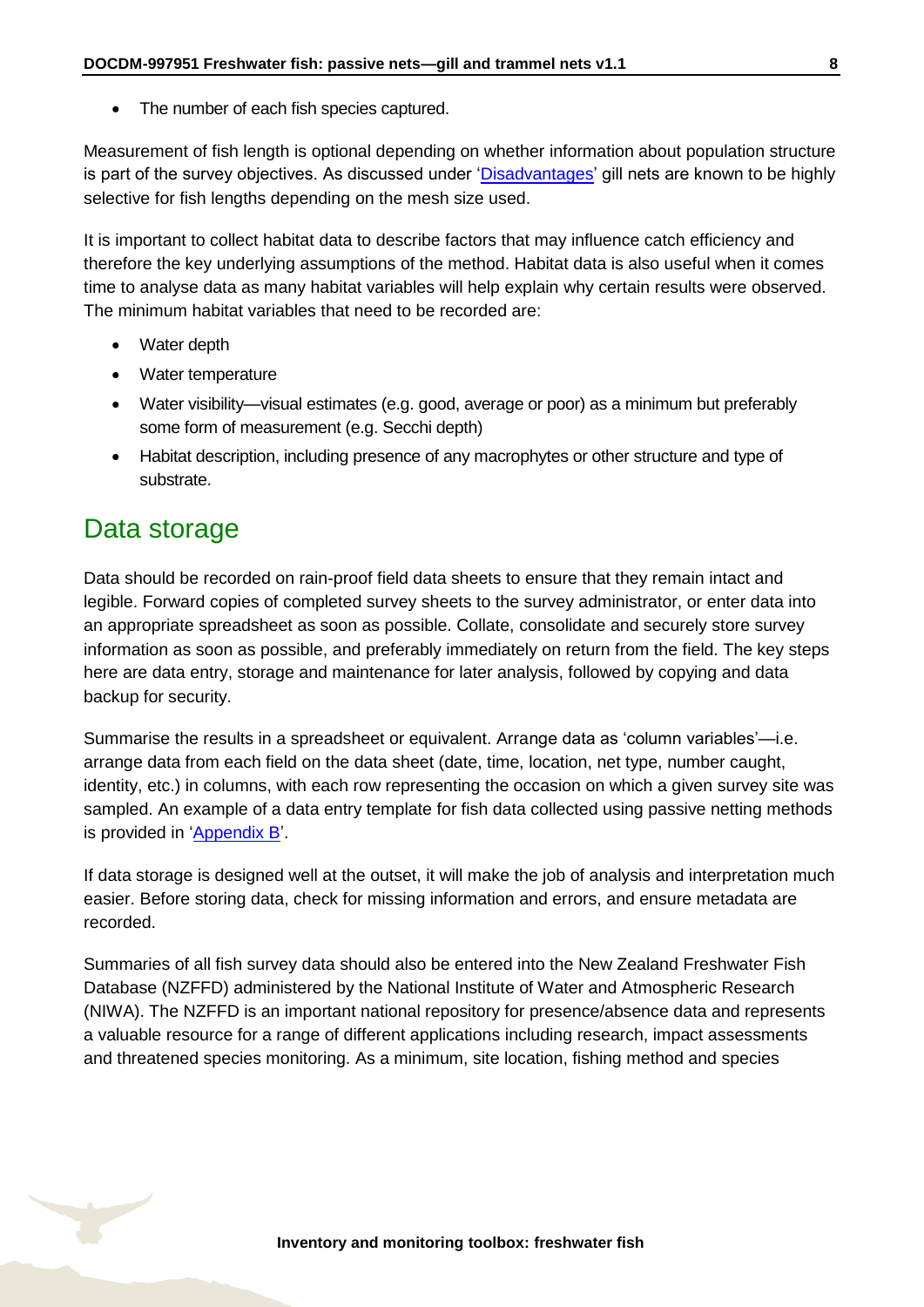collected should be recorded in the database forms. Data can be entered electronically using the Freshwater Fish Database Assistant software, which is freely available from the NIWA website<sup>1</sup>.

Storage tools can be either manual or electronic systems (or both, preferably). They will usually be summary sheets, other physical filing systems, or electronic spreadsheets and databases. Use appropriate file formats such as .xls, .txt, .dbf or specific analysis software formats. Copy and/or backup all data, whether electronic, data sheets, metadata or site access descriptions, preferably offline if the primary storage location is part of a networked system. Store the copy at a separate location for security purposes.

### <span id="page-8-0"></span>Analysis, interpretation and reporting

Seek statistical advice from a biometrician or suitably experienced person prior to undertaking any analysis. Statistical advice should preferably be sought during the design stage of any proposed monitoring programme.

There are several texts available to assist with the analysis of fisheries data. Murphy & Willis (1996) provides a useful introduction into most types of analyses but a more in-depth and up to date text is provided by Guy & Brown (2007).

Datasets obtained from gill netting can be used to provide estimates of species diversity and relative abundances. Species diversity can be easily expressed as the total number of species, or taxa richness, recorded at a site. Gill netting has a strong bias for medium- to large-bodied mobile species and so should be combined with other sampling methods when undertaking inventory surveys.

The key variable that will be used to assess relative abundances is catch per unit effort (CPUE), which provides an index of abundance rather than a measure of density. As with all passive netting methods effort is measured in terms of soak time—the time period over which nets are set. Catch per unit effort for gill nets is usually expressed as the number of fish caught per net per night. Sometimes CPUE is expressed based on the length of netting set rather than individual nets and other time periods can also be used, e.g. hours.

When calculating CPUE the catch obtained from each net should be recorded as individual subsamples. The mean (or median) CPUE and associated variance can then be calculated for each sampling site. Catch per unit effort data tend not to be normally distributed so care should be taken with applying parametric tests (Hubert & Fabrizio 2007). Some researchers recommend using the median rather than the mean as a measure of central tendency for CPUE data (Hubert 1996; Hubert & Fabrizio 2007).

When calculating CPUE for passive capture gear it is important to be aware that soak time (the time period over which nets are set) is not a proportional measure of fishing effort. This is because catch efficiency is known to decline as more and more fish are caught in a net through a process called gear saturation. This means that setting a net over 48 hours is likely to produce a different catch

-

<sup>1</sup> <http://www.niwa.co.nz/our-services/databases/freshwater-fish-database>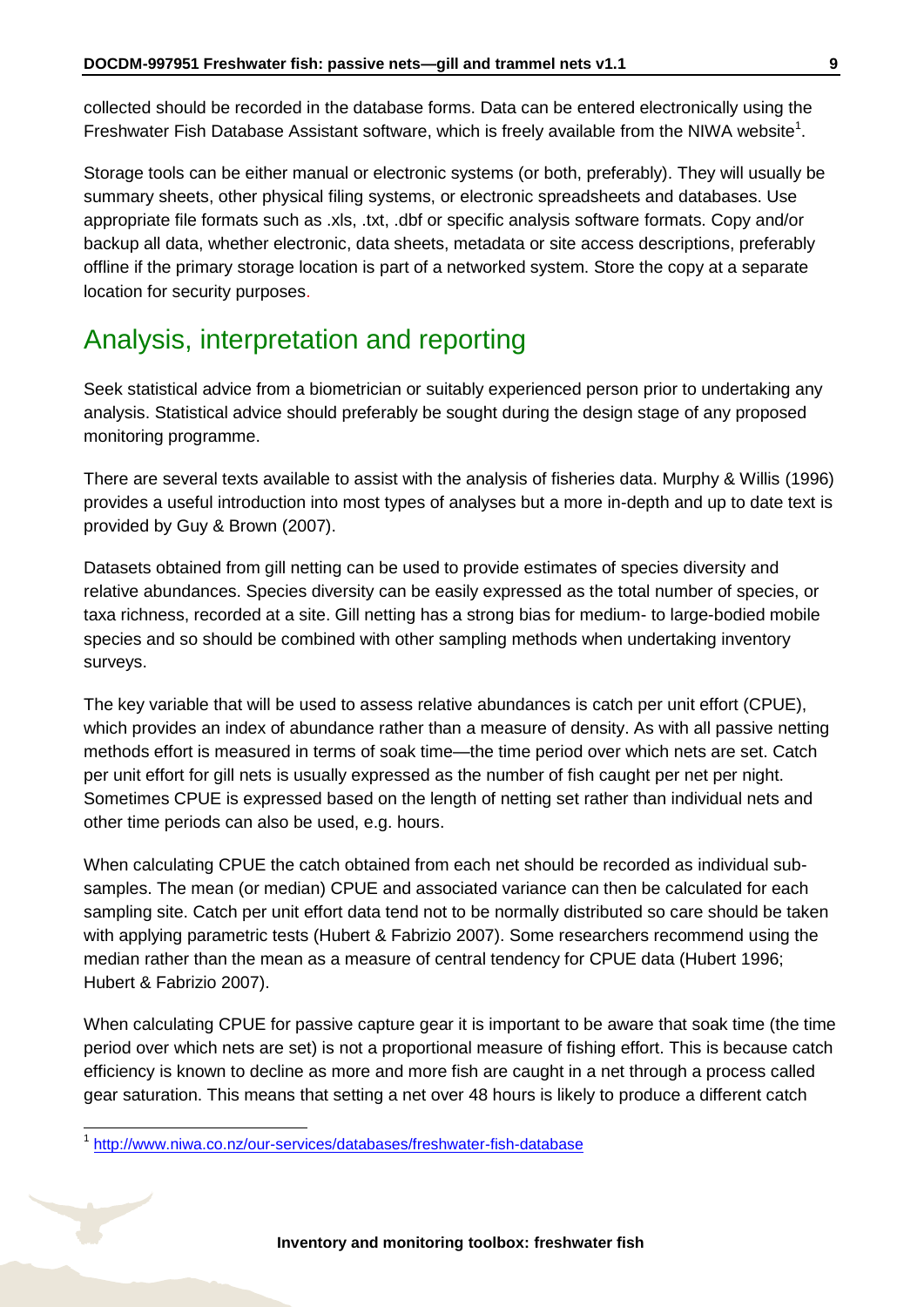rate to the same net set over two 24-hr periods. Direct comparisons of CPUE data obtained using different soak times are therefore not recommended unless the relationship between catch efficiency and soak time is well understood.

To use CPUE as an index of abundance it is assumed that there is a positive linear relationship between CPUE and density. This relationship is known to be different for different species and influenced by a wide range of factors including the length of net, mesh size, mesh material, season and time of day. All of these variables can influence the ability of CPUE to reflect the relative abundance of species present at a site. It is therefore critical that gill net sampling be standardised by using the same sampling design, sampling gear (e.g. net types) and deployment procedures across the sites and time periods of interest. However, even when standardised, gill net catches are notoriously variable and large numbers of net sets are often required to achieve statistical power (Portt et al. 2006).

When interpreting data obtained from gill net catches it is necessary to consider the method-specific biases outlined in the ['Disadvantages'](#page-3-0) section. When using CPUE data as an index of relative abundance the variables that can affect the relationship between CPUE and actual fish density should always be considered. For example, care should be taken when comparing the CPUE of two species caught at a site if one of those species is known to be more susceptible than the other to capture in gill nets. Ideally, the ability of CPUE to reflect actual fish density should be validated before reaching any firm conclusions about observed differences in CPUE. Validation would require fish density estimates to be made using mark-recapture or depletion model approaches. In practice this may be difficult to achieve because it requires a less destructive sampling technique than gill netting to be used. In many instances if such a sampling technique was an option it would have been used in preference to gill netting in the first place.

Depending on the objectives of the survey it may be useful to assess population structure using any fish length data that have been collected. Because of the strong size biases inherent in this method, care should be taken when interpreting length frequencies obtained using gill net data alone. Length data are typically used to generate length-frequency histograms, which allow the structure of a fish population to be assessed. Length-frequency histograms can provide an insight into factors that may be affecting fish population dynamics, such as high mortality or recruitment failure (Anderson & Neumann 1996). When interpreting length-frequency histograms it is important to consider potential size biases in sampling and whether sample size is adequate. Many statisticians now recommend density plots as an alternative to histograms because the selection of length category boundaries (i.e. minimum and maximum values) can have a large influence on the appearance of histograms.

Survey results should be reported on in a timely manner to ensure that they are available for future users. Extending the time between data collection and reporting increases the potential for useful information gathered during sampling to be forgotten and lost. A detailed description of the net types used should be included in the report so the survey can be replicated at a future date.

**Inventory and monitoring toolbox: freshwater fish**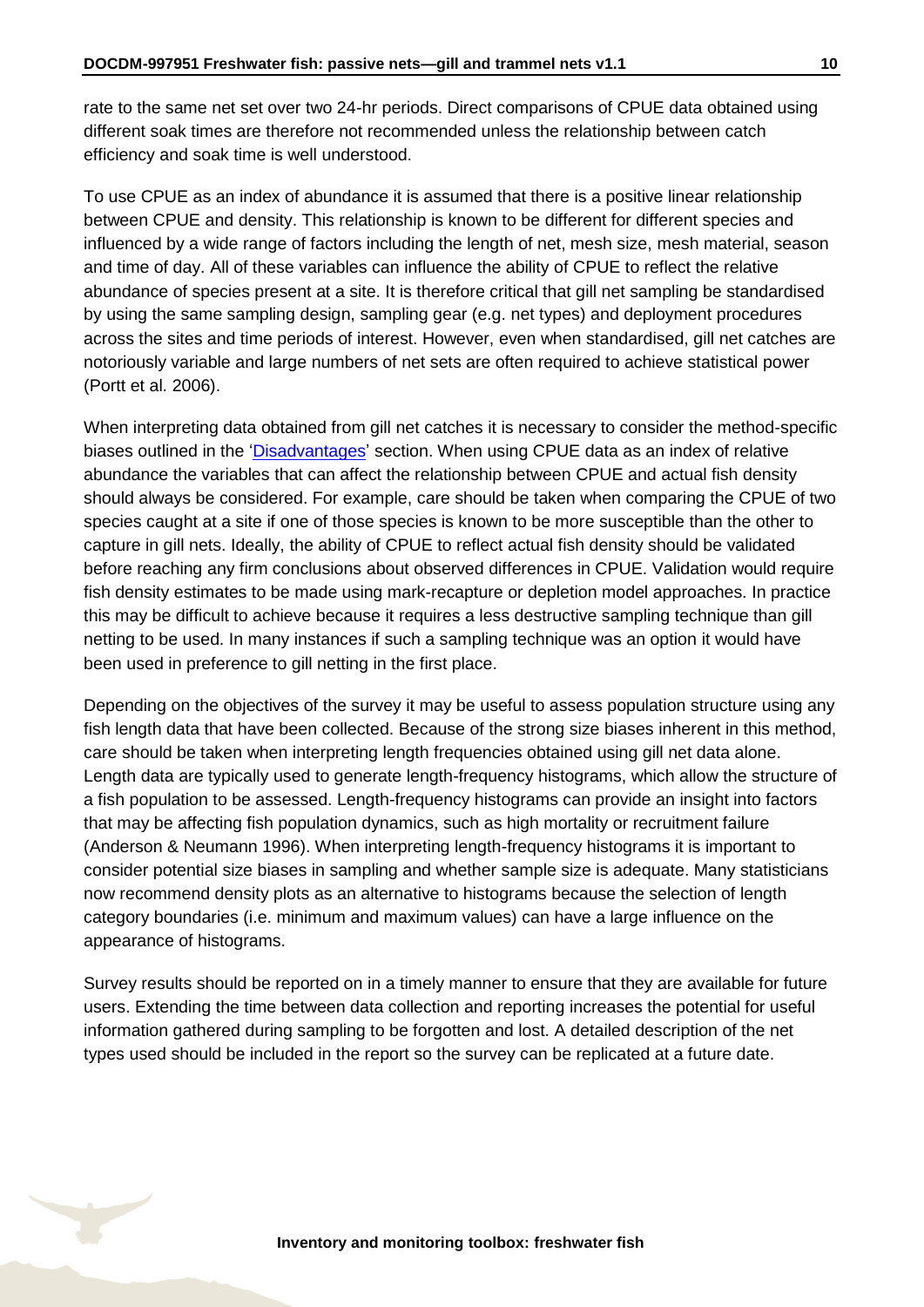# <span id="page-10-0"></span>Case study A

#### **Case study A: Rotopiko (Serpentine) lakes rudd survey**

### **Synopsis**

The Rotopiko (Serpentine) lakes are a complex of three small peat lakes located near Ōhaupō in the Waikato region. In response to the discovery of rudd (*Scardinius erythrophthalmus*) in the lakes in 2001, an intensive gill netting programme was initiated to protect the native-dominated submerged aquatic vegetation communities present in the lakes. Data collected during the netting programme were used to assess whether it was having any influence on the relative abundance of exotic fish in the lakes.

### **Objectives**

 Measure changes in exotic fish abundances in the Rotopiko lakes in response to the removal of exotic fish using gill nets.

### Sampling design and methods

Fine mesh gill nets (mist nets) were deployed in North, East and South lakes at varying densities. Three different mesh sizes were used: 18 mm, 25 mm and 38 mm square mesh. All nets were 15 m long and 1.8 m deep. Net densities varied between 5.4 and 15.2 nets per hectare.

Monitoring data were collected from netting carried out during each netting episode between 2001 and 2011. The netting design was standardised by using the same number of nets and net types for each sampling episode. Data collected in 2011 and between 2005 and 2011 were comparable because the same mesh size configurations were used. Data collected between 2002 and 2004 were less comparable because mesh size configurations varied. Data analysis was standardised by only comparing catch data collected from the first night of netting and from samples collected in spring.

### Data collection

The number and species of fish caught in each net were recorded. The total fishing effort expended over each netting period was also recorded. Due to high levels of eel consumption of ensnared rudd and goldfish overnight many records of capture were just for species rather than length, weight or other attributes. Where more intact rudd and goldfish were required, shorter pre-post dawn sets were used to allow fish to be caught but not consumed by eels.

### **Results**

Catch per unit effort data were calculated for each fish species as fish/net/night. Mean CPUE was then calculated for each lake and year. Only the results obtained from North Lake are presented here for the sake of brevity.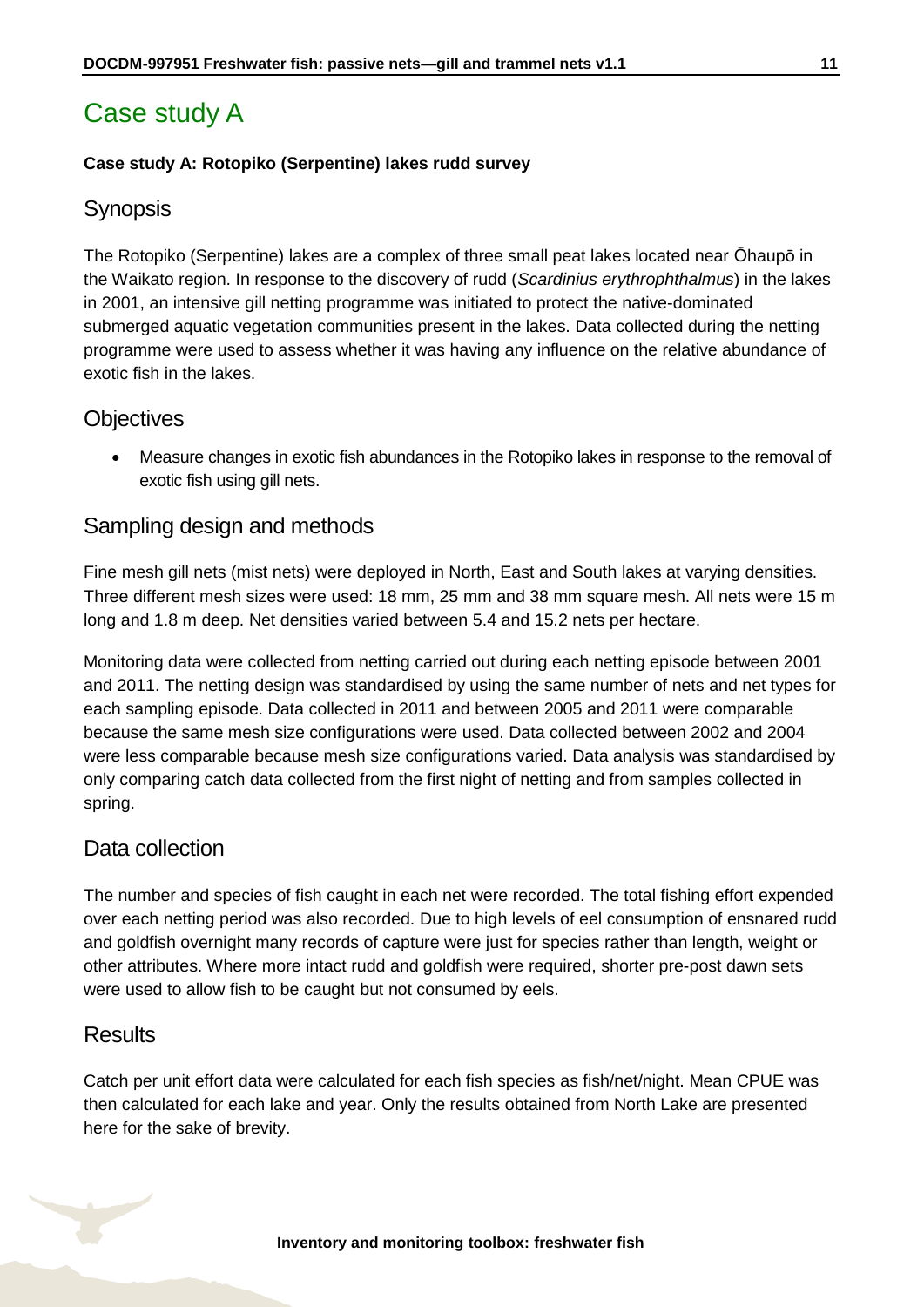The mean CPUE for rudd was initially high in North Lake (4.90 fish/net/night) in 2001 when the netting programme began (Figure 1). In Spring 2002 the CPUE for rudd was substantially lower at

1.05 fish/net/night but then increased again in 2003 to 2.38 fish/net/night. Between 2003 and 2007 the mean CPUE for rudd was relatively stable but since that time the catch rates for rudd have fluctuated significantly. In 2009 rudd CPUE was 4.6 fish/net/night, which was comparable with that originally recorded in 2001. In 2011 a CPUE for rudd of 0.78 fish/net/night was calculated, which was the lowest CPUE recorded since the study began.

The CPUE for goldfish and catfish have generally been lower than that for rudd in North Lake (Figure 1). An increase in goldfish catch rates was initially observed after the initiation of the netting programme and peaked at a mean CPUE of 3.27 fish/net/night in 2003. Since that time the density of goldfish has decreased and has remained relatively low since 2006.

Catfish were initially caught in very low numbers from North Lake but the species now dominates gill net captures (Figure 1). Between 2004 and 2011 the mean CPUE for catfish increased from 0.10 fish/net/night to 2.76 fish/net/night.

The netting effort used in North Lake peaked at 1520 net nights in the year ending in Spring 2003 but has declined since (Figure 1). Between 2004 and 2007 netting effort remained relatively constant at around 500 net nights. There was a large decrease in effort from 2007 onwards when the objective of the netting programme shifted from removing fish to monitoring fish abundances. The peak in fishing effort does not correspond to any noticeable reductions in CPUE for any of the species and preceded the large increase in CPUE observed for rudd in 2009.

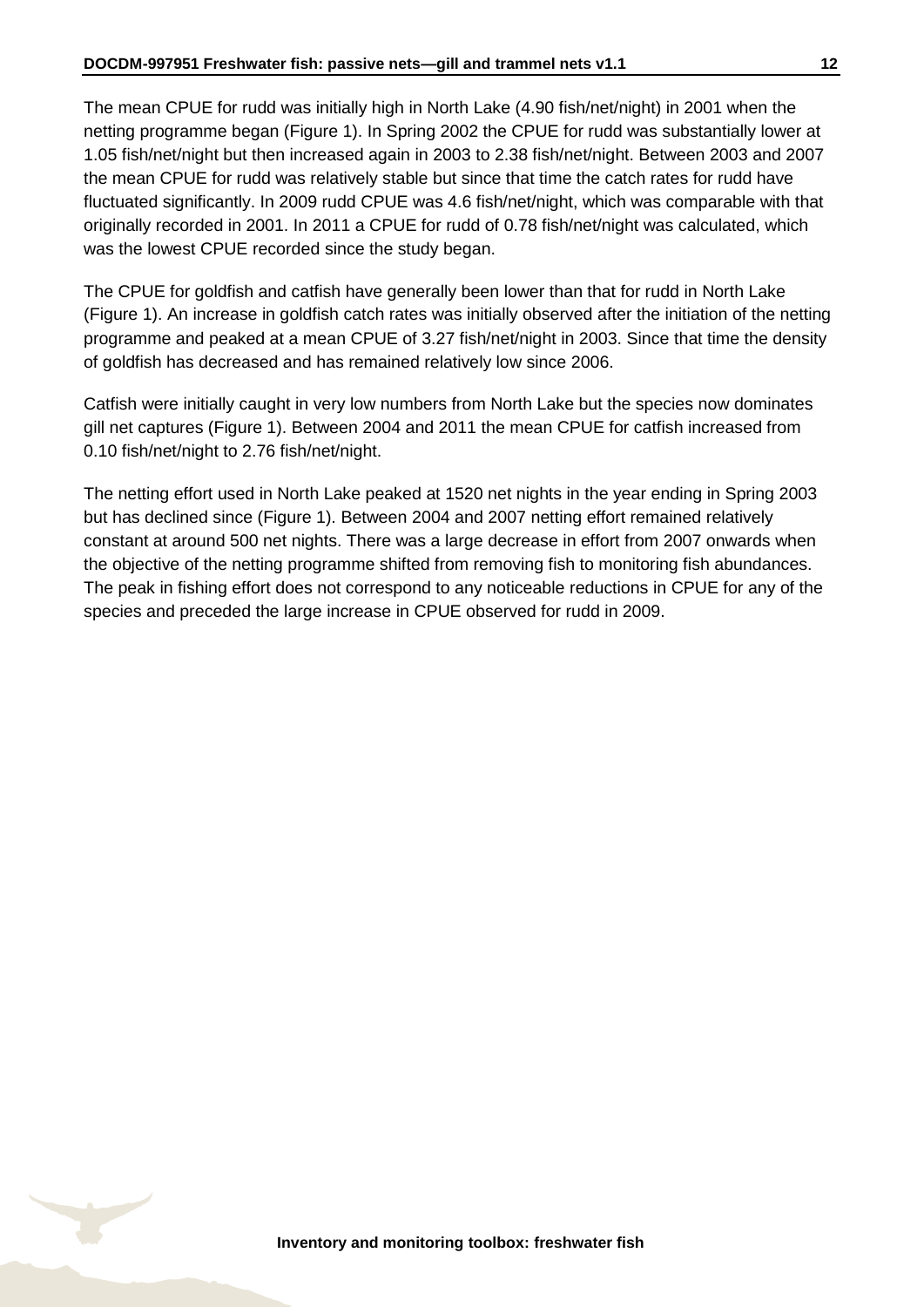

Figure 1. Catch per unit effort (CPUE) (fish/net/night) on the first night of netting for three exotic fish species and total netting effort expended in the preceding year for North Lake. Error bars denote 95% confidence intervals.

### Limitations and points to consider

The netting removal programme carried out between 2001 and 2007 did not appear to have caused any sustained reduction in rudd numbers in North Lake. Catfish numbers increased over that same 2001–2007 time period and have continued to increase since netting effort was reduced in 2008.

These conclusions are based on the assumption that CPUE accurately reflects the relative abundance of rudd and catfish present in the lake. Validation of this assumption would allow more confident conclusions on changes in the relative abundances to be made.

Monitoring of exotic fish in the Rotopiko lakes using gill nets is likely to continue as a way of assessing other fish management options that were being planned at the time of writing.

### Acknowledgement

Data were collected by staff from DOC Waikato Area Office and the Waikato Regional Council (formerly Environment Waikato).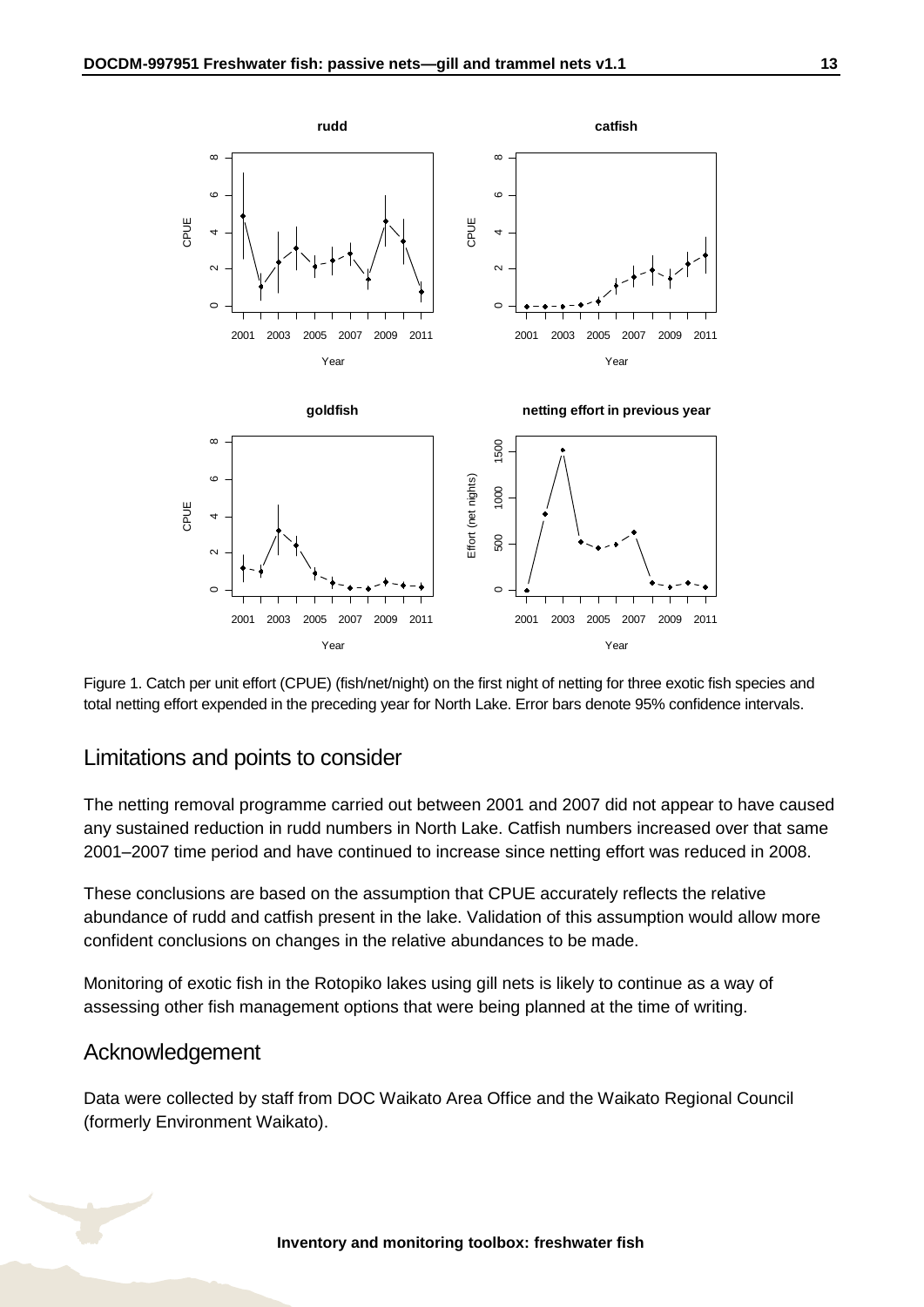# <span id="page-13-0"></span>Full details of technique and best practice

#### Net selection

A wide range of factors should be considered when selecting which gill nets should be used for a survey. Mesh material, filament diameter, mesh size and net length will all influence the species, numbers, and sizes of fish caught (Portt et al. 2006).

Mesh material refers to the material used to produce the net. Choose gill nets made from monofilament as it is the standard gill net material used in fisheries research and is the most efficient at capturing fish (Hubert 1996).

Filament diameter refers to the thickness of the filaments that are joined together to create the mesh. Generally, the thinner the filament diameter used in a gill net the more effective it is at capturing fish. This is particularly true for small mesh diameters where a fine filament is required to allow small fish to become wedged or gilled in the net. There is a trade-off with using fine filament diameters as the nets are more easily damaged and will need to be repaired or replaced more frequently.

The size of the openings in net mesh is referred to as mesh size and it can be measured in two ways. Square mesh or knot-to-knot measurements are taken as the distance between adjacent filament knots or joins. Stretched mesh measurements are taken as the widest distance between opposing knots or joins when the mesh is pulled taught.

It is important to use a range of mesh sizes to maximise the range of species and fish sizes that are effectively sampled. This can be achieved by using multi-panel (or variable mesh) gill nets that are made up of a series of panels, each with different mesh sizes. Alternatively, a range of different single-mesh gill nets could be used.

Gill nets used in research are typically less than 2 m in height and a net height of 1.8 m is the standard benthic gill net used in North America (Bonar et al. 2009). There is theoretically no limit to the length of gill net that can be used; however, very long nets will be difficult to set and retrieve and in the event that they become badly damaged, expensive to replace. The length of the 'standard core mesh net' used in North America is about 25 m (Bonar et al. 2009). Gill net lengths of between 15 and 30 m are recommended for most applications in New Zealand.

When using gill nets to gather relative abundance data it is critical that netting gear be standardised by ensuring that exactly the same type or types of nets will be deployed at all of the sites and time periods of interest. Select nets with characteristics that will best meet the survey or monitoring objectives and then continue to use those net types throughout the programme.

The location of nets can influence their catch efficiency and the potential risk to non-target species. Avoid setting nets over steep sloping stream or lake beds as these will compress and close the mesh openings (Bonar et al. 2009). If the habitat to be surveyed is likely to contain habitat for diving birds, such as dabchick (*Poliocephalus rufopectus*) or scaup (*Aythya novaeseelandiae*), follow the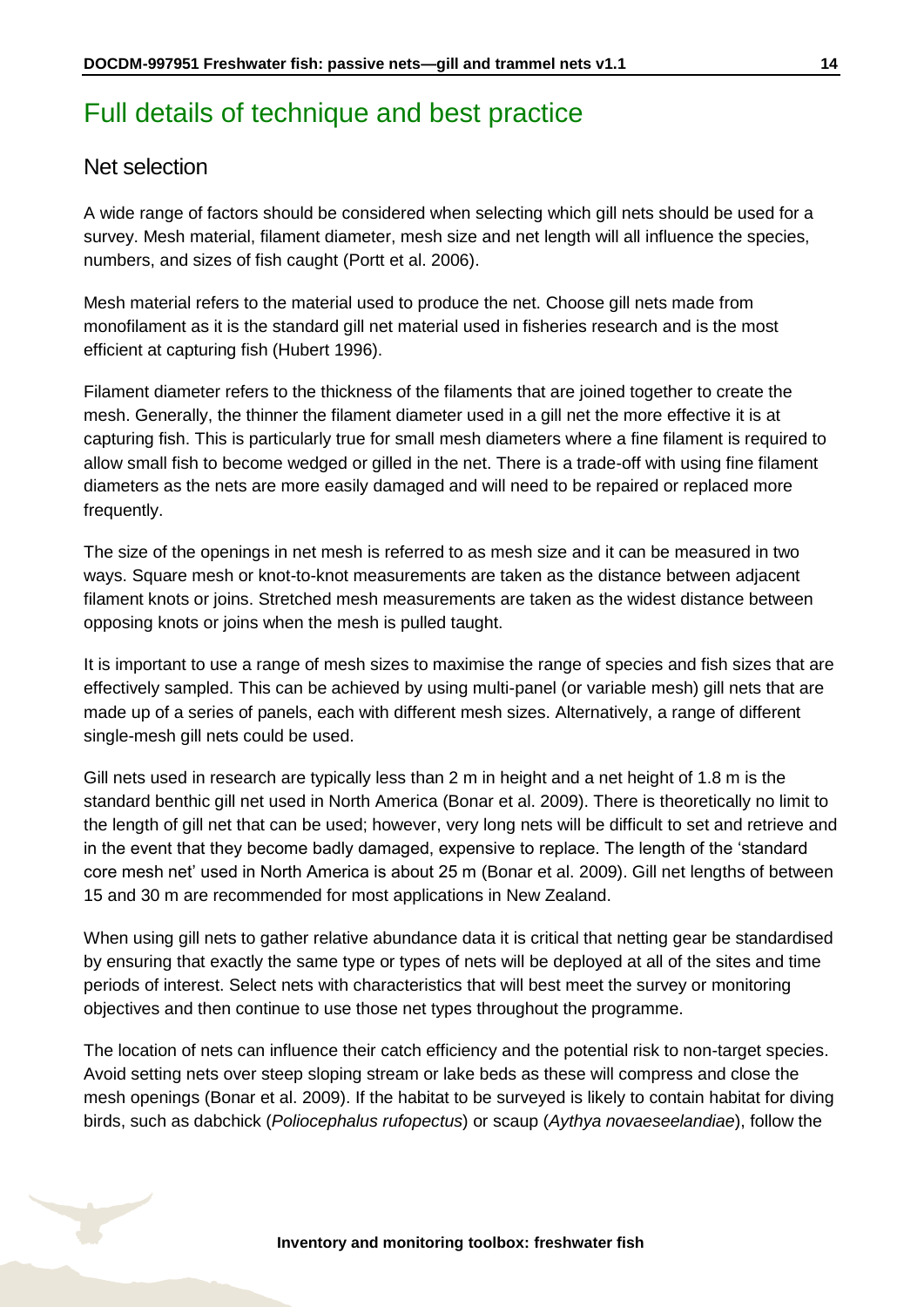appropriate netting protocols (see 'Set nets and diving birds: best practice guidance'—docdm-1470778).

Waterproof labels identifying that the nets are being used by DOC and providing a contact phone number should be attached to all nets. These will help prevent well-meaning people from removing nets during sampling.

Gill nets are best deployed from a boat using a team of at least two people. The main steps involved in setting gill or trammel nets are as follows:

- 1. Before deploying a net it is important to ensure that it is not tangled and does not contain any debris that may prevent it from hanging properly. Layering the net within a large fish bin while keeping the float and lead lines apart will help make deploying the net much easier. Some net makers (e.g. Lindeman) supply gill nets with a net hook which is another convenient way of deploying and retrieving fine mesh gill nets. Good net organisation prior to deployment is the key to safely and efficiently setting gill nets. Also ensure the water is of sufficient depth to allow the lead line and float lines to be sufficiently separated.
- 2. Attach a large float to the top of the anchor line and a weight to the bottom of the anchor line. Anchor ropes can be prepared in advance with loops tied at points corresponding to the required depths for the float and lead lines.
- 3. Drop the anchor over the side of the boat, quickly followed by the float line. Check that the net has not become twisted as it has descended. Long stakes or poles can also be used to anchor both ends of the net in shallow water.
- 4. The boat operator slowly backs the boat away from the first anchor and float. If possible avoid setting nets across the wind as this will make achieving an effective set difficult. Deploy the net slowly over the front of the boat while ensuring that the float lines and lead lines separate cleanly and do not become twisted. A dive knife or similar type of knife should be kept within arm's reach at all times in case there is a need to sever nets or ropes in an emergency situation.
- 5. When the end of the net is reached, attach another anchor and float and drop overboard. Ensure there is adequate tension between the two anchor points and the float and lead lines. Gill nets will work best when allowed to 'hang' properly with the mesh openings maximised.
- 6. Record the location of nets using a GPS or draw up a map of the site showing net locations.
- 7. Leave the net in place over the duration of the required sampling period. Capture rates will be maximised by setting nets overnight to include both the dusk and dawn periods when fish movement is greatest (Portt et al. 2006). If survey objectives require the capture of live or whole fish then consider setting for shorter durations and/or avoid setting nets at night when the risk of eel predation is high.
- 8. Retrieve the net by pulling in one end of the net and removing the float and anchor. Slowly work your way up the length of the net pulling it overboard and placing it into an empty fish bin. Remove fish and any debris from the net as it is retrieved.
- 9. Process the fish as required. Return any native or sports fish and humanely euthanise any pest species. If fish species cannot be identified in the field, retain and preserve a sub-sample as a voucher collection for closer examination under a stereo microscope or by a qualified expert.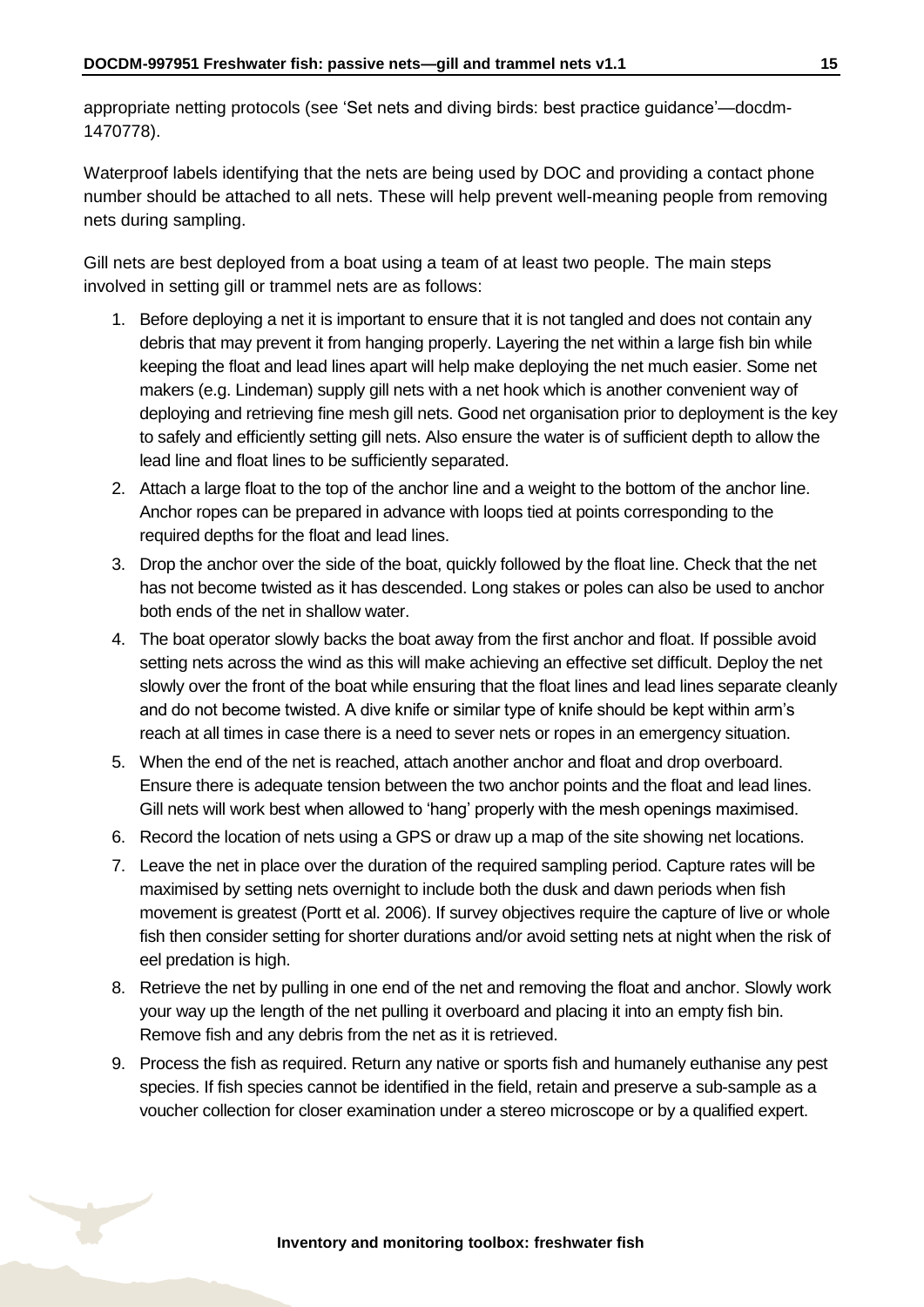- 10. If information on population structure is required then measure fish using a measuring board. Record total length, which is the distance between the tip of the snout and the tip of the longest tail fin rays. If information on population structure is not required to meet the study objectives, consider only recording minimum and maximum lengths for each species to reduce processing time. If large numbers of fish are being captured and lengths need to be recorded, subsampling can be used as a way of reducing processing time. Another approach to reducing processing time would be to assign individual fish to length categories rather than actual lengths. Length categories for different species have been identified by Joy et al. (2013).
- 11. Measure and record all of the habitat parameters that are relevant to the survey. The minimum parameters that should be recorded are outlined in ['Minimum attributes'](#page-6-0). More detailed descriptions of recommended parameters are outlined in the sections below.
- 12. Decontaminate all sampling gear to prevent the spread of pest species. Guidelines for net decontamination are provided in 'Freshwater fishing net decontamination protocol' (docdm-428359). Additional useful guidance can be found in 'Review of weed transfer risk associated with mudfish sampling and mitigation strategies' (docdm-645392), and on the Ministry for Primary Industries website $2$ .

### Additional considerations when setting gill nets in lakes

- Consider the presence of any stratification when selecting net locations and depths. Fish may be concentrated in either the upper or lower layers depending on species present. Avoid setting nets within deoxygenated hypolimnion zones as catch rates will be lower in those areas and mortality rates are likely to increase.
- Catch rates will usually be greater in the littoral zones of lakes than in deep open water (pelagic) habitats. Most surveys will require that all available habitats are sampled but if the objective of the survey is to maximise the number of fish collected then concentrate nets in the littoral zone.
- Set gill nets perpendicular to the shore or contour lines to increase the potential to intercept moving fish.
- Habitat variables that should be recorded in conjunction with gill net catches in lakes include:
	- Water depth
	- Water temperature
	- Water clarity (Secchi depth)
	- Dissolved oxygen concentrations (preferably at surface and 1 m off bottom)
	- Habitat description including presence of any macrophytes or other structure and type of substrate nets were set on

### Additional considerations when setting gill nets in wetlands

• The capacity to set nets in wetlands will generally be limited unless there are reasonably large areas of open water present. It may be possible to clear open areas in thick vegetation to allow the setting of nets but consideration should be given to the effects of such habitat modification, both in terms of experimental design and ecological impacts.

-

<sup>&</sup>lt;sup>2</sup> <http://www.biosecurity.govt.nz/pests/didymo/cleaning>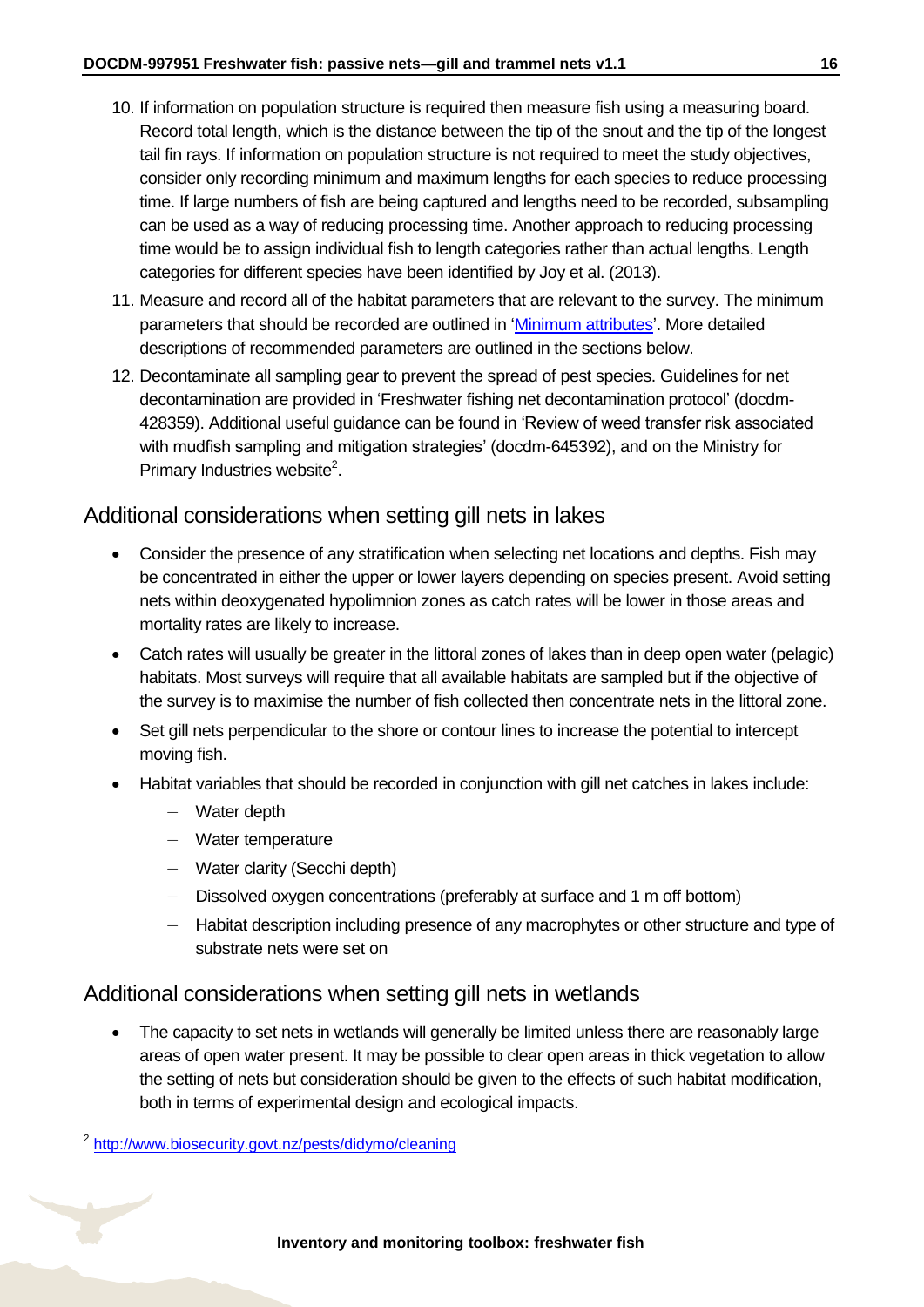- Habitat variables that should be recorded in conjunction with gill net catches in wetlands include
	- Water depth
	- Water temperature
	- Water clarity (Secchi depth)
	- Dissolved oxygen concentrations (preferably at surface and 1 m of bottom)
	- Habitat description including presence of any macrophytes or other structure and type of substrate

#### Additional considerations when setting gill nets in rivers and streams

- In most situations the accumulation of debris will be a significant issue that will limit the use of gill nets as a survey and monitoring tool in rivers or streams. This accumulation can be minimised by setting nets parallel to the flow and in habitats that experience little or no flow (e.g. pools and backwaters). Short soak times will also reduce debris accumulation. Capture efficiency may be increased by setting nets close to the bank, see 'Protocols for pest fish inventory and monitoring best practice guidance' (docdm-756153) for guidance.
- National protocols for assessing habitat in wadeable streams have been developed by Harding et al. (2009) and most regional councils will have appropriate standardised methods that could be adopted. Note that many of these methods won't be applicable to large non-wadeable streams and rivers. Habitat variables that should be recorded as part of gill net surveys in rivers and streams are:
	- Average stream width and depth
	- Substrate composition
	- Meso-habitat composition
	- Riparian cover and condition (a useful method has been developed by Collier, Kelly & Champion 2006)
	- Qualitative habitat assessments (e.g. P1 and P2d field sheets from Harding et al. 2009)

# <span id="page-16-0"></span>References and further reading

- Anderson, R.O.; Neumann, R.M. 1996: Length, weight, and associated structural indices. In Murphy, B.R.; Willis, D.W. (Eds): Fisheries techniques. 2nd edition. American Fisheries Society, Bethesda, Maryland.
- Bonar, S.A.; Hubert, W.A.; Willis, D.W. (Eds). 2009: Standard methods for sampling North American freshwater fishes*.* American Fisheries Society, Bethesda, Maryland.
- Borgstrøm, R. 1992: Effect of population density on gillnet catchability in four allopatric populations of brown trout (*Salmo trutta*). *Canadian Journal of Fisheries and Aquatic Sciences 49*: 1539–1545.
- Collier, K.J.; Kelly, J.; Champion, P. 2006: Regional guidelines for ecological assessments of freshwater environments: aquatic plant cover in wadeable streams. Environment Waikato Technical Report 2006/47.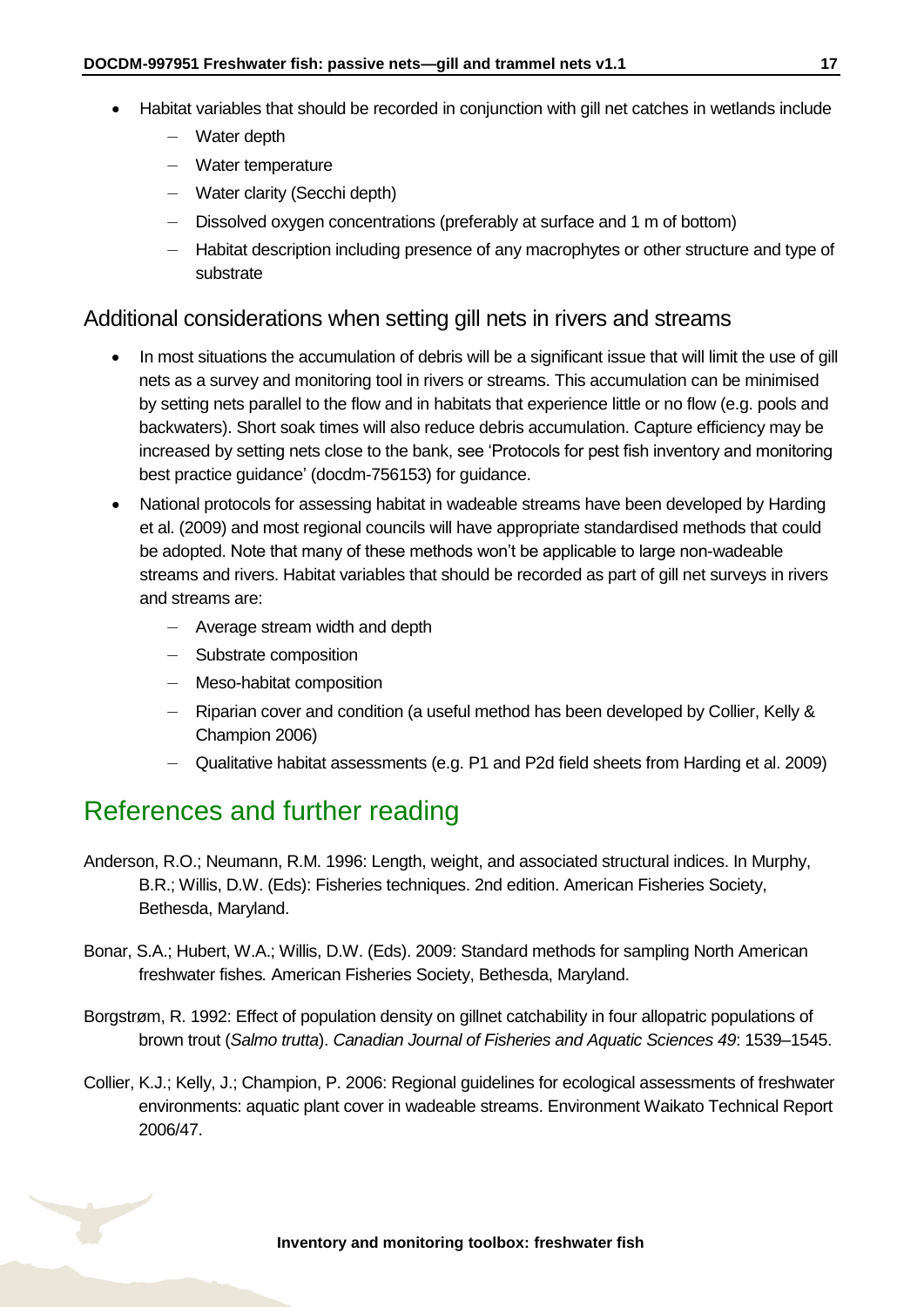- Guy, C.S.; Brown, M.L. (Eds). 2007: Analysis and interpretation of freshwater fisheries data. American Fisheries Society, Bethesda, Maryland.
- Harding, J.S.; Clapcott, J.E.; Quinn, J.M.; Hayes, J.W.; Joy, M.K.; Storey, R.G.; Greig, H.S*.*; Hay, J.; James, T.; Beech, M.A.; Ozane, R.; Meredith, A.S.; Boothroyd, I.K.G. 2009: Stream habitat assessment protocols for wadeable rivers and streams of New Zealand. School of Biological Sciences, University of Canterbury, Christchurch. [http://www.cawthron.org.nz/coastal](http://www.cawthron.org.nz/coastal-freshwater-resources/downloads/stream-habitat-assessment-protocols.pdf)[freshwater-resources/downloads/stream-habitat-assessment-protocols.pdf](http://www.cawthron.org.nz/coastal-freshwater-resources/downloads/stream-habitat-assessment-protocols.pdf)
- Hayes, D.B.; Ferreri, C.P.; Taylor, W.W. 1996: Active fish capture methods. In Murphy, B.R.; Willis, D.W. (Eds): Fisheries techniques. 2nd edition. American Fisheries Society, Bethesda, Maryland.
- Hayes, J.W. 1989: Comparison between a fine mesh trap net and five other fishing gears for sampling shallow-lake fish communities. *New Zealand Journal of Marine and Freshwater Research 23*: 321–324.
- Hubert, W.A. 1996: Passive capture techniques. In Murphy, B.R.; Willis, D.W. (Eds): Fisheries techniques. 2nd edition. American Fisheries Society, Bethesda, Maryland.
- Hubert, W.A.; Fabrizio, M.C. 2007: Relative abundance and catch per unit effort. In Guy, C.S; Brown, M. L. (Eds): Analysis and interpretation of freshwater fisheries data. American Fisheries Society, Bethesda, Maryland.
- Joy, M.; David, B; Lake, M. 2013: New Zealand freshwater fish sampling protocols: part 1—wadeable rivers and streams. Massey University, Palmerston North.
- Linløkken, A.; Haugen, T.O. 2006: Density and temperature dependence of gill net catch per unit effort for perch, *Perca fluviatilis*, and roach, *Rutilus rutilus*. *Fisheries Management and Ecology 13:* 261–269.
- McDowall, R.M. 2000: The Reed field guide to New Zealand freshwater fishes. Reed Books, Auckland.
- Minns, C.K.; Hurley, D.A. 1988: Effects of net length and set time on fish catches in gill nets. *North American Journal of Fisheries Management 8:* 216–223.
- Murphy, B.R.; Willis, D.W. (Eds). 1996: Fisheries techniques. 2nd edition. American Fisheries Society, Bethesda, Maryland.
- Portt, C.B.; Coker, G.A.; Ming, D.L.; Randall, R.G. 2006: A review of fish sampling methods commonly used in Canadian freshwater habitats. Canadian Technical Report of Fisheries and Aquatic Sciences 2604.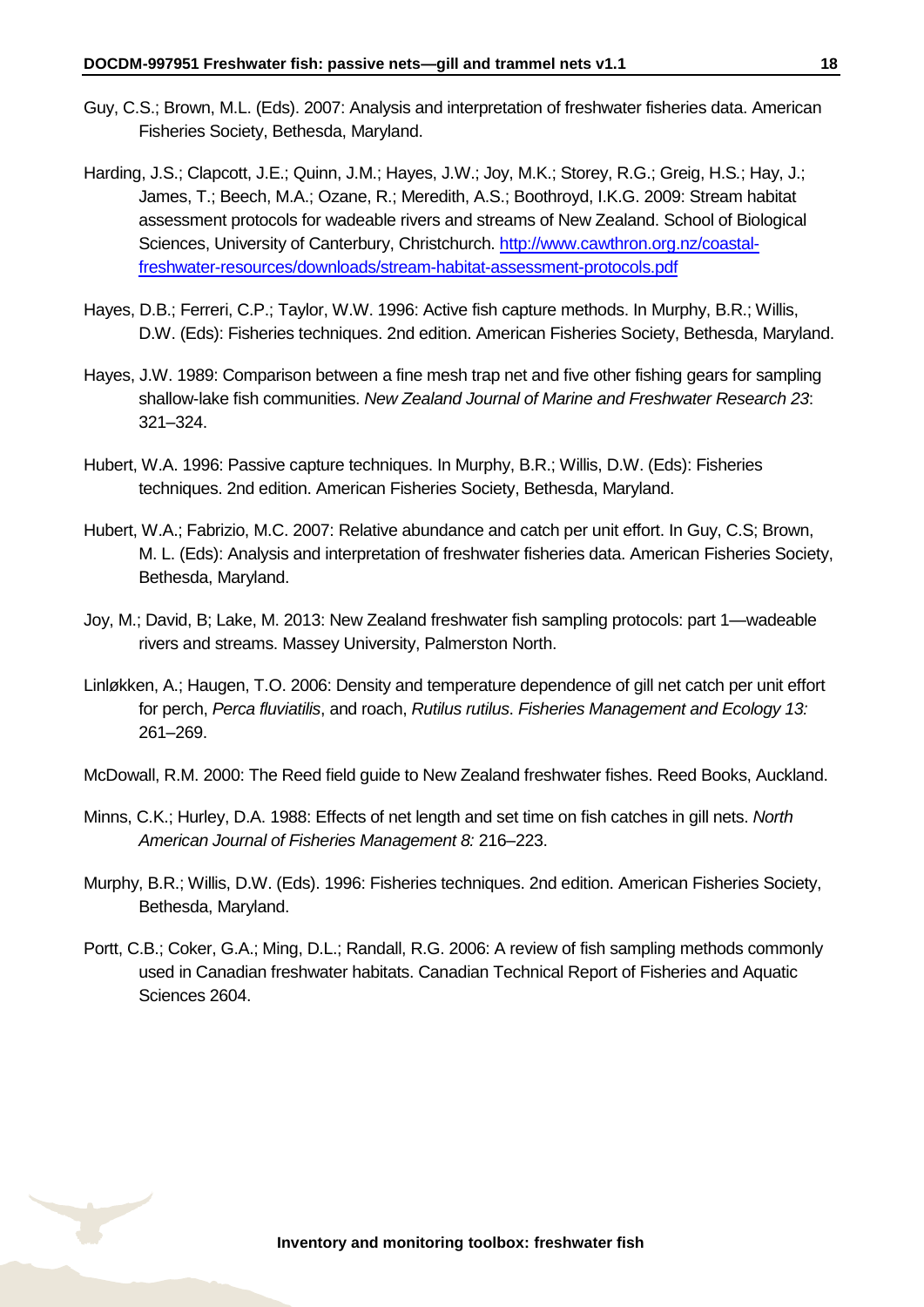# <span id="page-18-0"></span>Appendix A

The following Department of Conservation documents are referred to in this method:

<span id="page-18-1"></span>

| docdm-346005  | Boat competency SOP                                                     |
|---------------|-------------------------------------------------------------------------|
| docdm-428359  | Freshwater fishing net decontamination protocol                         |
| docdm-870579  | A guideline to monitoring populations                                   |
| docdm-1008026 | Introduction to monitoring freshwater fish                              |
| docdm-756153  | Protocols for pest fish inventory and monitoring best practice guidance |
| docdm-1470778 | Set nets and diving birds: best practice guidance                       |
| docdm-146272  | Standard inventory and monitoring project plan                          |



**Inventory and monitoring toolbox: freshwater fish**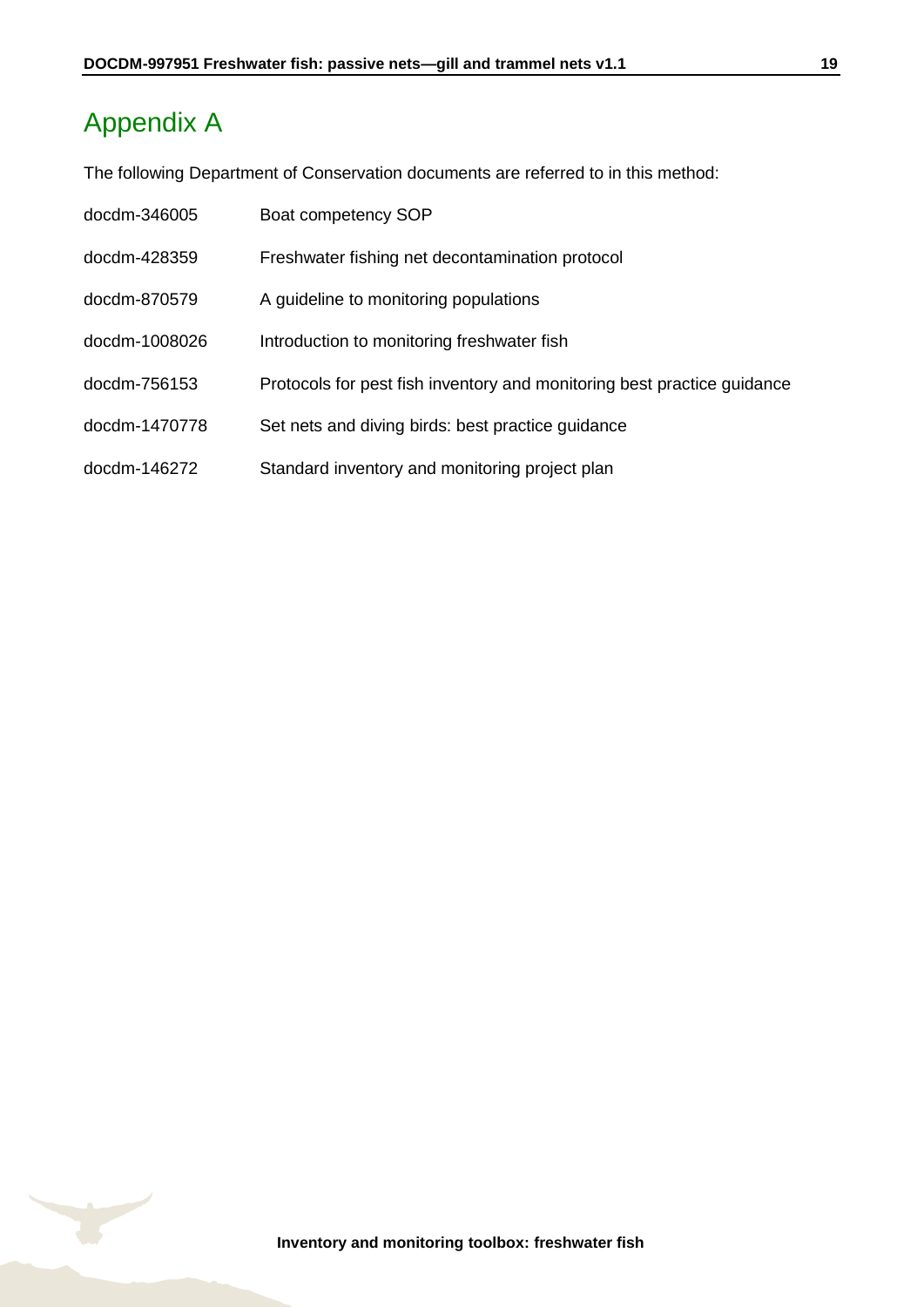# <span id="page-19-0"></span>Appendix B

### Data entry template for passive netting methods

This is an example of how to enter fish data collected using passive netting methods. This data entry template uses a 'long format' where individual records are entered in rows and variables are entered in columns. While this format can be more time consuming than other formats when entering data, it will save a lot of time and effort when it comes to data analysis. Multiple analyses can be quickly carried out using this one dataset thereby avoiding the need to re-enter the same data. This dataset format can be readily manipulated and summarised using filter, sort and pivot table tools found in Microsoft Excel. Most statistical software packages require that data be entered in 'long format'.